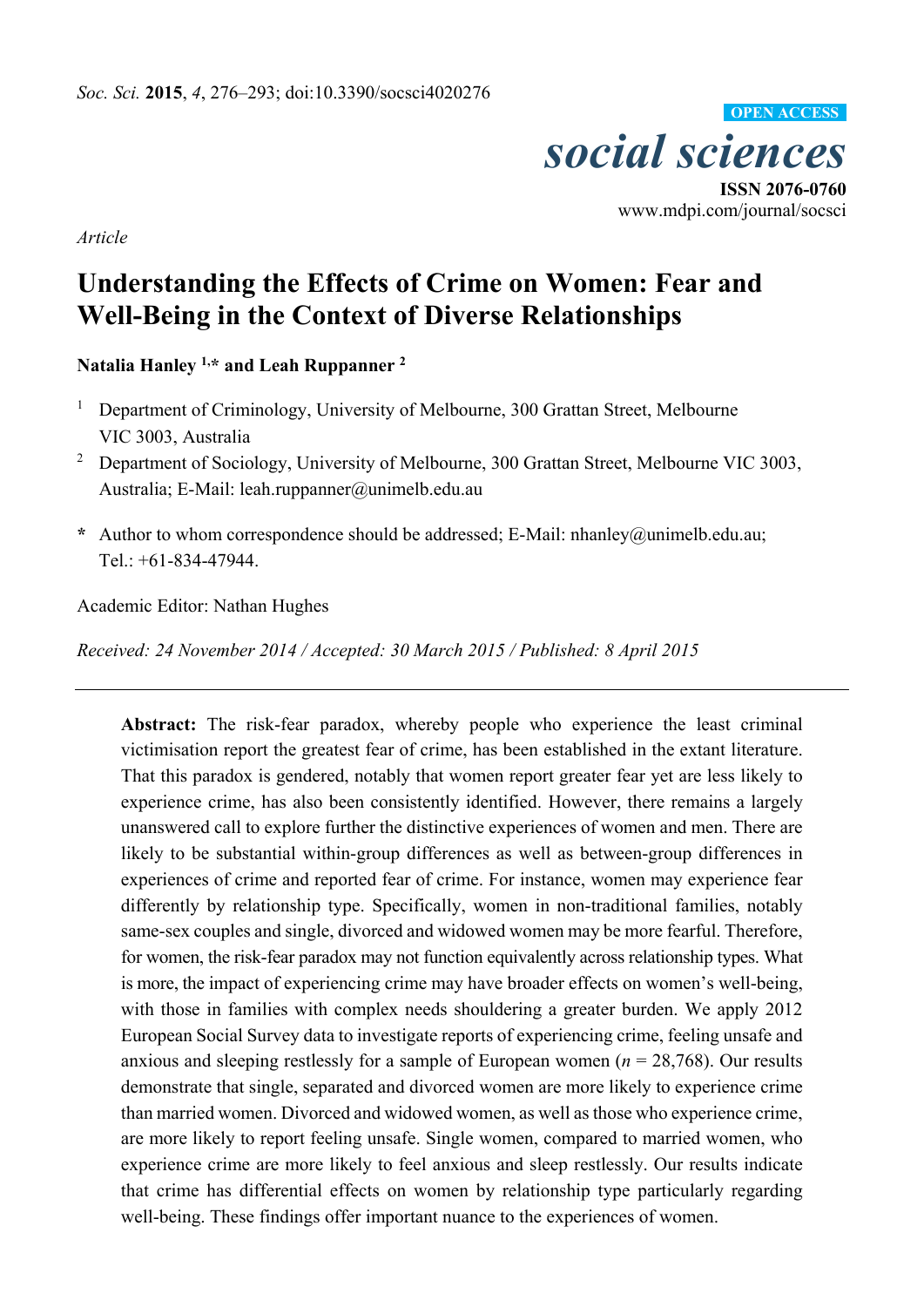## **1. Introduction**

Despite the significant amount of research exploring the fear of crime and its relationship to gender, a detailed explication of women's crime and fear experiences is conspicuously absent. Moreover, the homogenizing assumptions that underpin most of the research on women's experiences of crime and fear of crime have been critiqued rather than countered [1,2]. There is a comparatively small but compelling evidence base which demonstrates that women report diverse levels of fear of crime; moderated by crime type, family circumstances, previous experiences of victimization and age [3]. There is also a growing body of work which explores the effect of relationships on fear of crime. While this literature does not typically explore in detail the unique experiences of women, it does indicate that fear of crime is both a social and individual phenomenon. Relationship status and family measures such as the presence of children in the household have an effect on fear of crime. More specifically, fear of crime may be individual fear—fear for oneself—and/or altruistic fear—fear for someone else [4,5]. However, this literature is limited by its narrow focus on heterosexual relationships [6]. Taken together, the research evidence highlights three issues: first that experiences of crime and fear of crime are not uniform for all women. Second, comparing the experiences of men and women may obscure the distinctive, varied and poorly understood experiences and effects of crime and fear on women. Third, the relationship circumstances that women are experiencing may impact on their likelihood of experiencing crime, their reported levels of fear of crime and their resultant wellbeing.

What is more, the bulk of research on crime and fear focuses on single-country samples (see [7–9]). These studies do not explicitly model fear of crime by family status, especially vulnerable populations including same-sex couples and single and divorced women who have experienced crime. While these single-country samples provide great insight into experiences of crime and the risk-fear paradox, they lack a comparative component and cannot speak to broader patterns of inequality [10]. Further, these studies include marital status as a demographic control but are unable to capture numerically small yet vulnerable groups such as same-sex couples and crime victims by marital status. We address these limitations by exploring the impact of crime on women by marital status across a range of groups including single, separated, divorced, widowed, cohabiting and same sex partners. By pooling our sample for all European countries, we are able to estimate these effects for a more representative sample of European women in diverse relationship types. Indeed, alternative family forms are proliferating in Europe and thus estimating women's experiences in these family types is essential [11,12].

Finally, the majority of the crime and fear literature focuses on the risk-fear paradox in general, age or gender gaps in fear of crime more specifically, or conceptual and methodological challenges associated with measuring fear of crime. Yet, the experience of crime is consistently shown to have broader psychological and health effects see [13–17]. Indeed, psychological research demonstrates that experiencing a crime has immediate effects on mental health including levels of anxiety [16], but little is known about how family type is associated with health and wellbeing. Single women who experience crime may be more vulnerable to negative psychological and health outcomes than married or partnered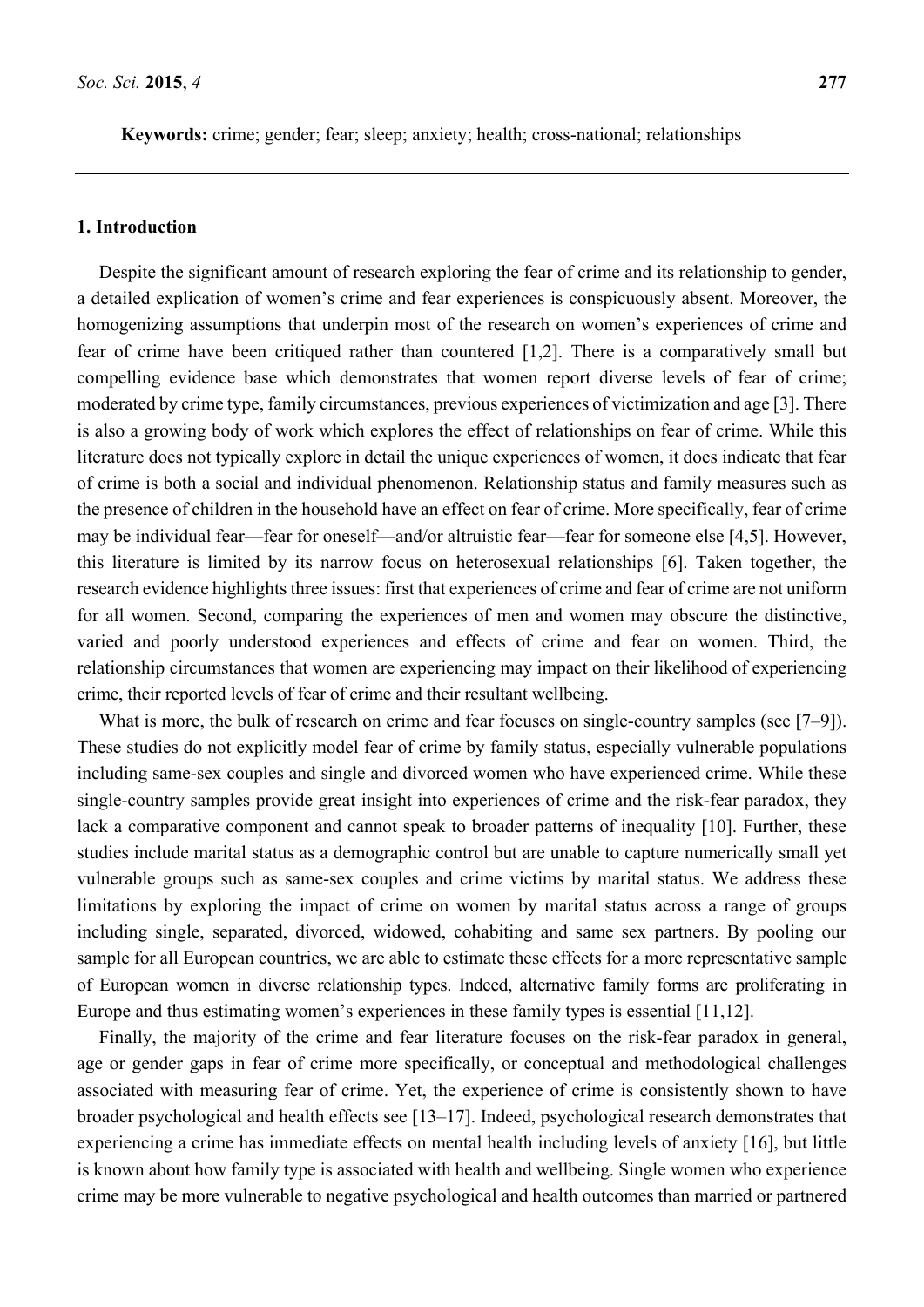women as having a partner in the home may buffer women from some of these negative effects. Our models assess these relationships cross-sectionally to provide some insight into these associations.

This paper addresses three important research questions for a sample of European women. First, we ask: are married women less likely to experience crime and more likely to report fear than those in other family types, including the most vulnerable groups (divorced, widowed, same-sex attracted women)? To this end, we assess whether, for women, the gap between experiences of crime and fear of crime is related to marital status. Second, we ask: is fear of crime motivated exclusively by those who experience crime, estimating separate effects by marital status? This allows us to determine whether marital status is associated with women's greater vulnerability. Finally, we ask: does experiencing crime have broader effects for women on anxiety and sleep, estimating separate effects by marital status? This allows us to determine whether marital status structures the longer-term health and well-being of women who experience and/or fear crime. To determine these effects, we apply data for a pooled sample of European women aged 18 and older from the 2012 European Social Survey (ESS; *n* = 28,768) [18]. By pooling our sample to Europe, we are able to compare crime, fear, anxiety and sleep experiences for theoretically important yet small groups, including same-sex couples, and experiencing crime by marital status. Thus, while we are unable to make strong country-to-country comparisons, we are able to determine how relationship status structures women's complex experiences of crime, fear and well-being in diverse family structures, thereby responding to the call to explore variations within gender groups.

## **2. Literature Review**

The paradox surrounding fear and anxiety about crime and its uneven relationship with risk of criminal victimisation has been well established across theoretical and empirical literature. This paradox has come to be regarded as a criminological truism [1,3]. From this broad base, fear of crime research has moved through several empirical moments. After establishing a disjunction between the groups of people who are most fearful and the groups who are most at risk of victimisation, fear of crime research considered why this paradox might be. Various explanations emerged at individual, social and environmental levels.

At an individual level the risk-fear paradox has been theorized as a reflection of real or imagined vulnerabilities. Early work based on the British Crime Survey for example represented women and older adult's fear of crime as an irrational individual response to a statistical unlikelihood [9] structured by, for example, "sensitivity to risk" [19]. Conversely, an absence of fear about criminal victimisation in the face of a statistical likelihood of victimisation was explained by the influence of masculinity, which could both serve to mask perceptions of risk or reduce the likelihood of admitting to feeling fearful to researchers [20]. Over time, critical scholarship has worked to problematize the notion of irrationality in fear of crime. Instead, critical commentators have highlighted the structuring conditions of gender that give rise to real risks of gender-based violence and consequently heightened levels of fear [21].

The "risk" of criminal victimisation has been disaggregated into physical and social vulnerabilities. In this context, physical vulnerability refers to defensive capacity. Older adults, women, and in more recent literature people with poor health status, are presented as fearful about crime because of their relative disadvantage in defending themselves against an attacker. Social vulnerability refers to social characteristics that may increase vulnerability to crime victimisation such as race/ethnicity and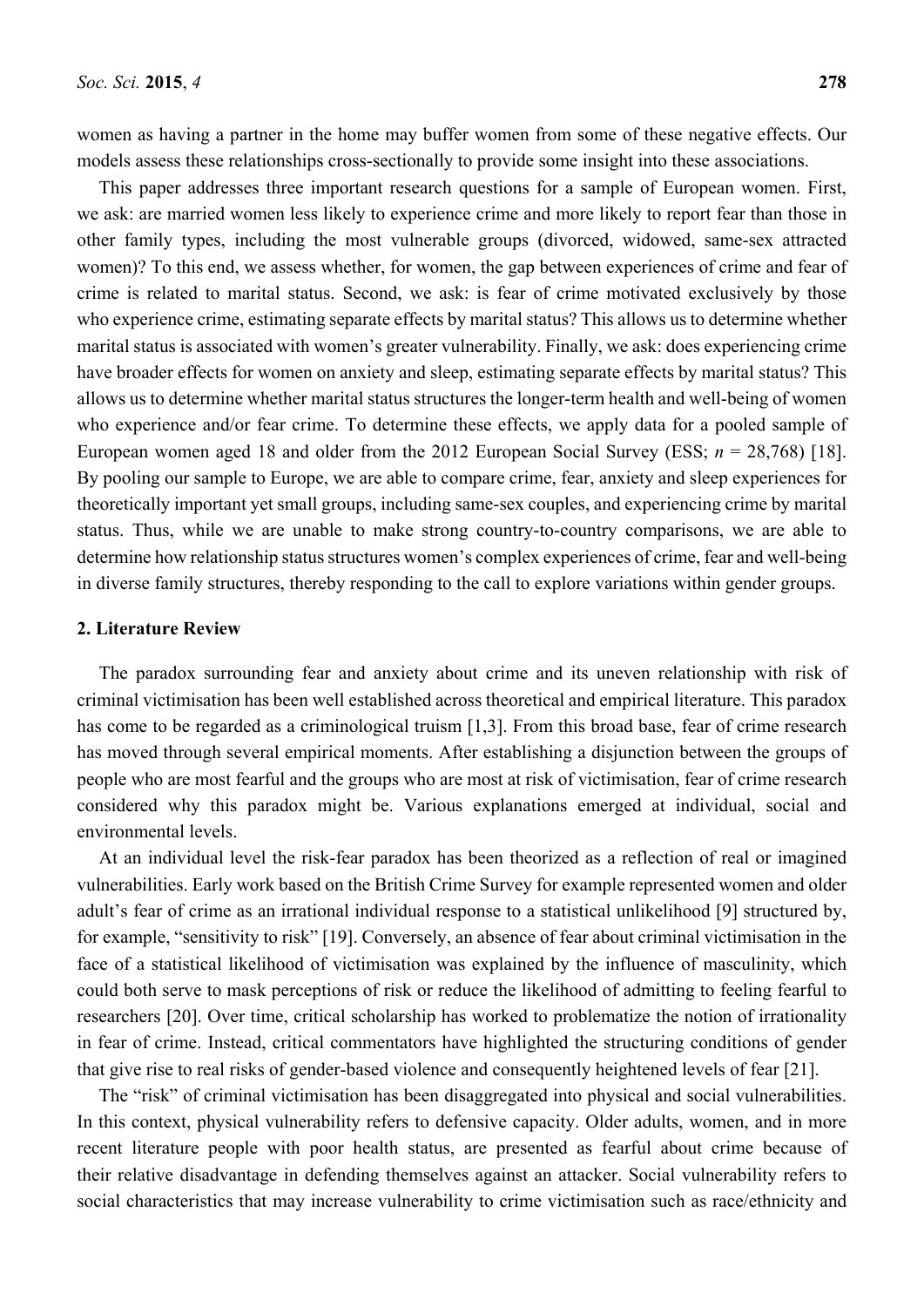socio-economic status at the individual level [22]. This body of research generally supports the idea of a gender gap in the fear of crime but it also highlights the complexity of variables influencing levels of fear complicating the conclusions of early work that found that women's fear was "irrational". Moreover, the literature forwarding vulnerability-based explanations has generally excluded consideration of relationship status as a potential factor in reported fear of crime. There are at least two ways in which relationship status might connect with vulnerability: first, partnered women may feel more secure as their partnership protects them from feelings of insecurity or vulnerability. However, in the case of same-sex attracted partnerships, being in a relationship may increase the risk of some types of victimization and therefore fear of crime. Second, relationship patterns change over the life course, with single women more likely to be younger than divorced or separated women, and widowed women more likely to be in the older age groups [23]. This means that the consistently identified age-fear effect—whereby age and fear of crime are positively related—may mask a relationship status effect, or an interaction between relationship status, age and fear of crime.

As noted above, a key focus of the extant risk-fear literature has been gender. Stanko's important work in the mid-1990s critically engaged with questions of gender, risk and fear by exploring the ways in which social control governs how women can and do use public space, with a range of hidden consequences [24]. Reflecting on the now large body of gender gap knowledge, Rader describes this literature as presenting two hypotheses which bring together individual and social level explanations [25]. First the sexual assault hypothesis suggests that women particularly fear sexual victimisation, and heightened concern about this raises women's levels of fear more generally. Second the socialization hypothesis suggests that two core beliefs are part of women's socialization—that men are necessary for protection and that women are at risk from strangers in public space. Both explanations highlight that fear of crime is structured differently for men and women, and that fear is not directly related to experiences of crime, calling into question the usefulness of gender based comparisons and highlighting the need to look at, as well as beyond, experiences of crime. Instead, it has been suggested that further exploring variation within gender groupings is a more fruitful direction for fear of crime research [26]. Both explanations also have potential to explain why women in varying family structures may be differentially impacted by experiences of crime. While the first hypothesis—that women particularly fear sexual victimization—might be universally experienced, it is possible to speculate that partnered women may perceive themselves to be at lower risk from sexual victimisation as they spend less time alone, or feel generally more secure. The socialization hypothesis also suggests that by meeting normative expectations about proximity to men as protectors some partnered women feel less vulnerable to crime risks. However, this work does not further our understanding of women's feelings of vulnerability in same sex attracted partnerships.

## *2.1. Fear of Crime and Well-Being*

A large body of research across many disciplines has examined the relationship between wellbeing, happiness and relationship status. Across that work, it is clear that significant life events such as marriage, divorce and widowhood have an effect on happiness and by association, wellbeing. However, it is also clear that the relationship between wellbeing and relationship status is gendered with married women performing comparatively poorly on wellbeing measures compared with married men [27]. What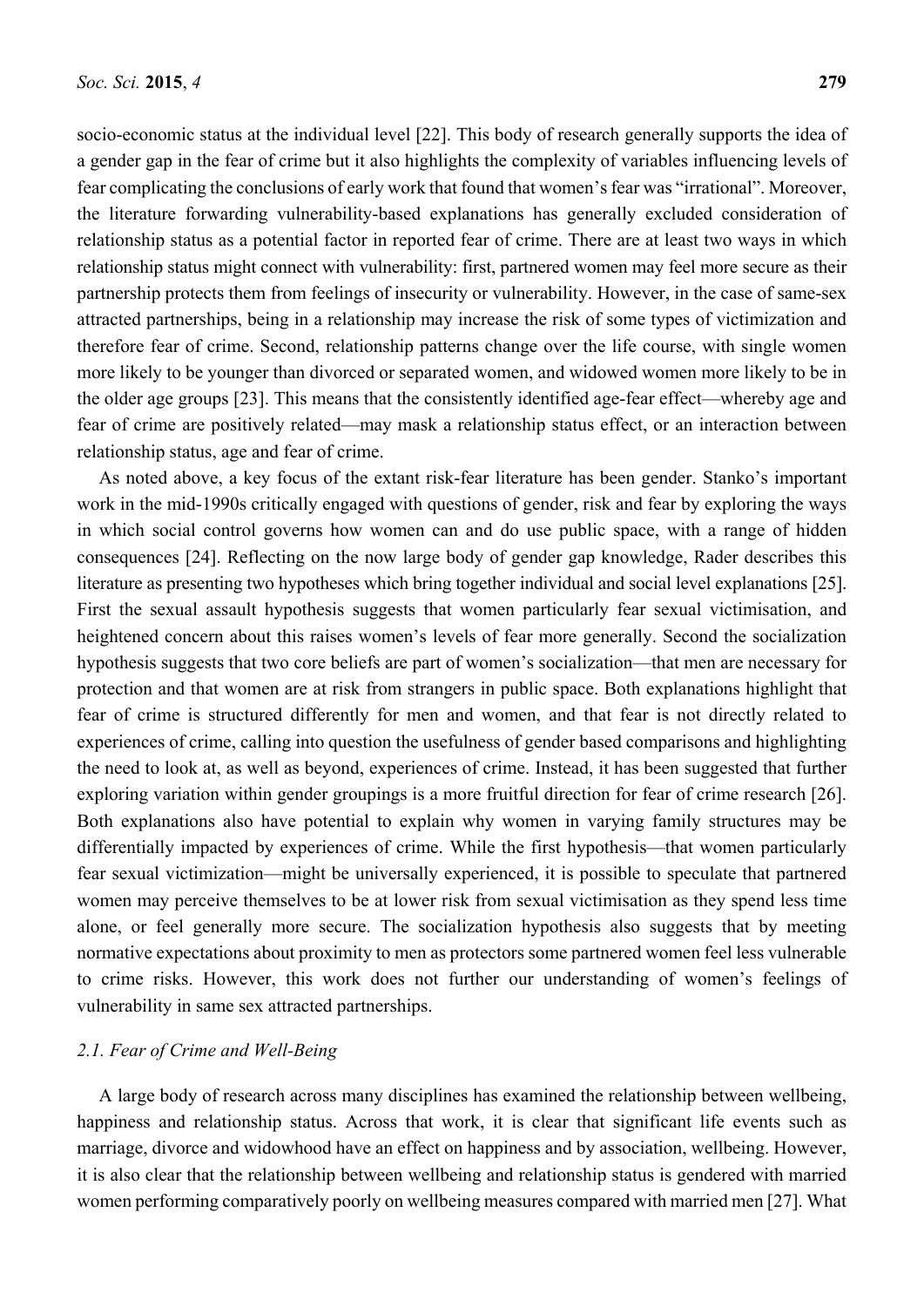is more, these women tend to rebound more quickly after divorce, indicating marital status has differential effects by gender [28]. This compels the need for further research which examines women's experiences in greater depth than comparative research may afford.

Fear of crime has been negatively connected to good mental health and general wellbeing [13,14,16], with impacts on participation in everyday activities, use of public space and interaction with others [15,17].

This growing research literature indicates that as fear of crime is unevenly experienced, so the effects of fear of crime on health and wellbeing are unevenly felt. Unsurprisingly, this literature identifies that the impacts of fear of crime are disproportionately felt by women and the elderly [13] and are related to poor mental health, including increased anxiety and depressive symptoms [16] although the direction of causality is not well established [13]. Cossman and Rader considered self-reported health status and its impact on fear of crime. They concluded that, for women, perceived health—as opposed to objective indicators of health—was a significant predictor of higher reported fear of crime. They conclude that "the personal vulnerability hypothesis may be a much more appropriate framework for understanding women's fear of crime (with age, race, marital status and health status all playing a role in how safe women feel in their own neighborhoods) than for men" ([29], p. 159). Similarly, Canadian research concluded that for both elderly men and women individuals expressing fear of crime also experienced greater levels of anxiety, depression and cognitive distress [13]. Although the authors did not concentrate their analysis on the particular experiences of women their results do support the general view that fear of crime and wellbeing are connected. This research further highlights the importance of examining closely the links between health and fear to expose women's particular vulnerability to negative consequences flowing from increased fear of crime.

Fear of crime and health has a complicated relationship which includes both direct and indirect effects. For example, higher levels of fear of crime may increase heart rate and therefore cardio-vascular effects; alternatively, higher levels of fear of crime may reduce engagement in physical activity outside of the home which may have an indirect negative impact on overall health and wellbeing [16]. Protective factors for good mental health such as regular physical exercise and socialising were also impacted by fear of crime, indicating an indirect relationship between increased fear of crime and overall wellbeing [30]. The presence of a spouse or partner may also buffer women from the negative consequences of crime, in part by providing a support network within the home.

In this literature too, the paradox between fear of crime and risk of victimisation is highlighted. However this distinction is less important given the effects of fear of crime, as succinctly argued by Pearson and Breetze:

What makes investigating the fear of crime on wellbeing outcomes of particular interest is that it is not the actual threat of being a victim of crime that elicits negative stress responses in individuals but the perception of risk of being a victim of crime. When the perception of risk is great, fear abounds, and manifests itself in certain physiological changes and unhealthy behaviour patterns. ([16], p. 289).

More recent work by Jackson and Gray complicates the assumption that fear of crime is intrinsically problematic [31]. Instead, they argue, fear of crime has both positive and negative effects. Some fear of crime is useful—it motivates people to take precautions against criminal victimisation which in turn increases feelings of safety and security. It is only at the point that fear of crime impacts upon quality of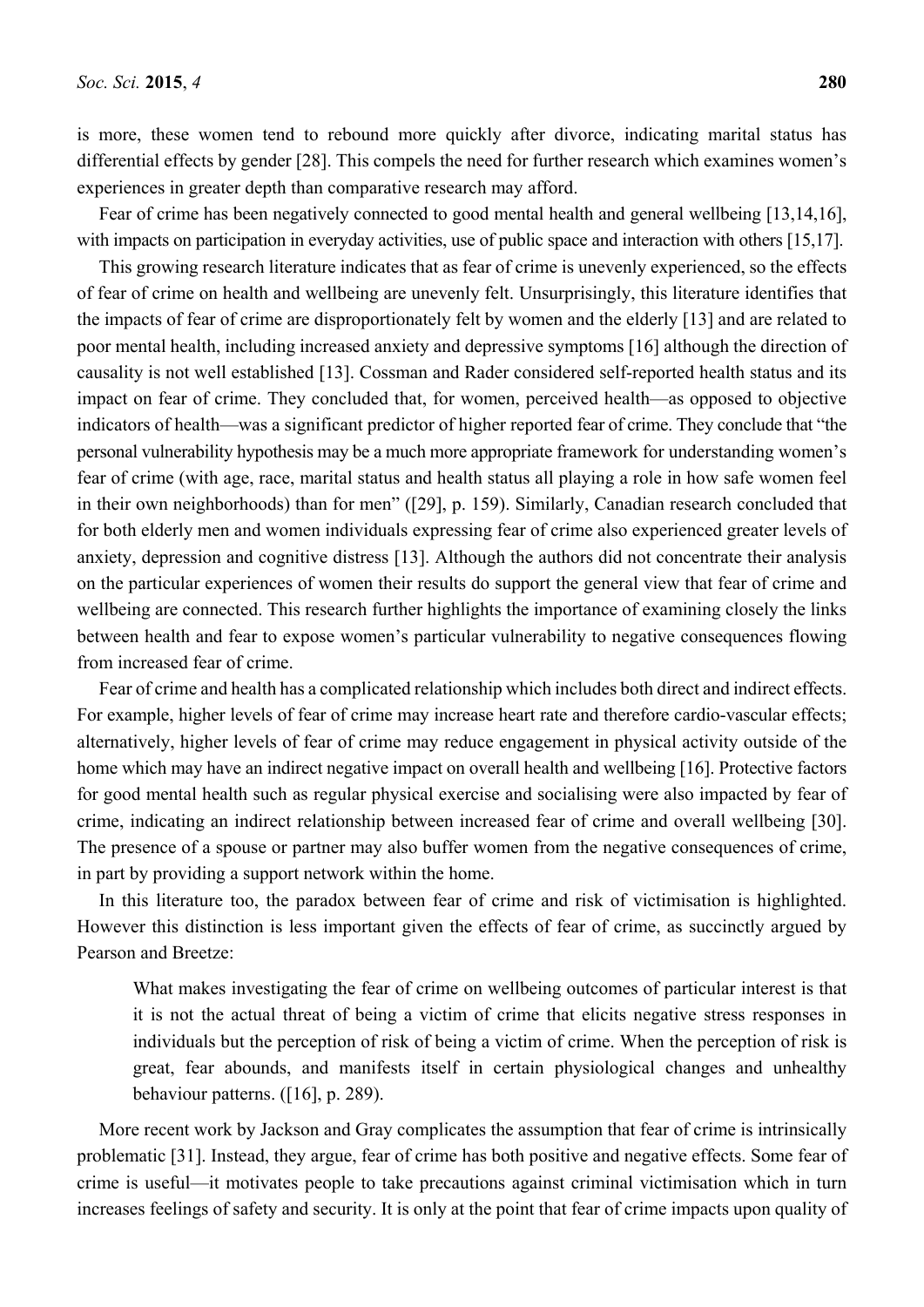life (which is not inevitable) that it has a negative effect [32]. It is here that wellbeing research can usefully explore some of the negative impacts of fear of crime.

#### *2.2. Families and Fear of Crime*

There is limited, but emerging evidence that family structure is relevant to understanding the fear of crime. For example, Whitley and Prince reported that mothers in low income households were more likely to be negatively impacted by fear of crime [19]. Pearson and Breetzke ([16], p. 286) demonstrated that "as age, partner status and income increased, so did mental wellbeing" indicating that family structure in conjunction with age and financial security had a positive impact on fear on crime. Similarly, Rader et al found support for the effect of both physical and social vulnerabilities on fear of crime. This research considered family type, albeit to a limited extent, and concluded that as the percentage of a neighbourhood that was married increased, fear of crime decreased indicating that family type has some influence on levels of fear [33].

Earlier work by Warr and Ellison described the ways in which consideration of family structure problematised established findings about fear of crime and gender arguing that women may be more fearful for themselves but men are "highly susceptible to altruistic fear when it comes to their wives and children" ([5], p. 574). Therefore fear is not evenly distributed across the family and the nature of fear reportedly experienced by women has a qualitatively different character to the fear reported by men. Further, Warr and Ellison argued that the social dimensions of fear have been underexplored compared with the individual dimensions of fear. This is important in light of their conclusions that individuals may be fearful for themselves and/or others, and fear of crime potentially impacts the emotional wellbeing of the household. While the European Social Survey data does not enable us to explore the altruistic fear of crime, our research responds to the gap in knowledge about the social or relational dimensions of fear of crime and wellbeing by considering relationship status.

Taking a narrower focus on married men's fear of crime for themselves and others (altruistic or vicarious fear), Rader argued that marriage had an effect on men's personal fear of crime: "Before entering marriage, men claimed they did not worry much about their safety but once they entered marriage, realized they needed/wanted to be around for a long time to take care of their spouse and enjoy their family." ([22], p. 45). Indeed Rader's earlier work highlighted the relevance of relationship status to understanding fear of crime [17]. Here, Rader explained that both married and divorced women may designate "fear work" to their partner. This "fear work" might include, for example, securing property and physical protection. However there is a paucity of empirical research which interrogates specifically the distinct experiences of women identified by Warr and Ellison [5], or the relevance of family and relationship circumstances to fear of crime identified by Rader [33]. Still less considers the experiences of same-sex attracted women. In one of the few exceptions, Otis examined the perceived risk of victimization and fear of crime reported by lesbians and gay men [6]. In this study women were more likely to fear personal victimization than men, but the effect of gender was low. These findings suggest that when you consider the experiences of particular groups of women the existing truisms that operate in fear of crime work become less convincing.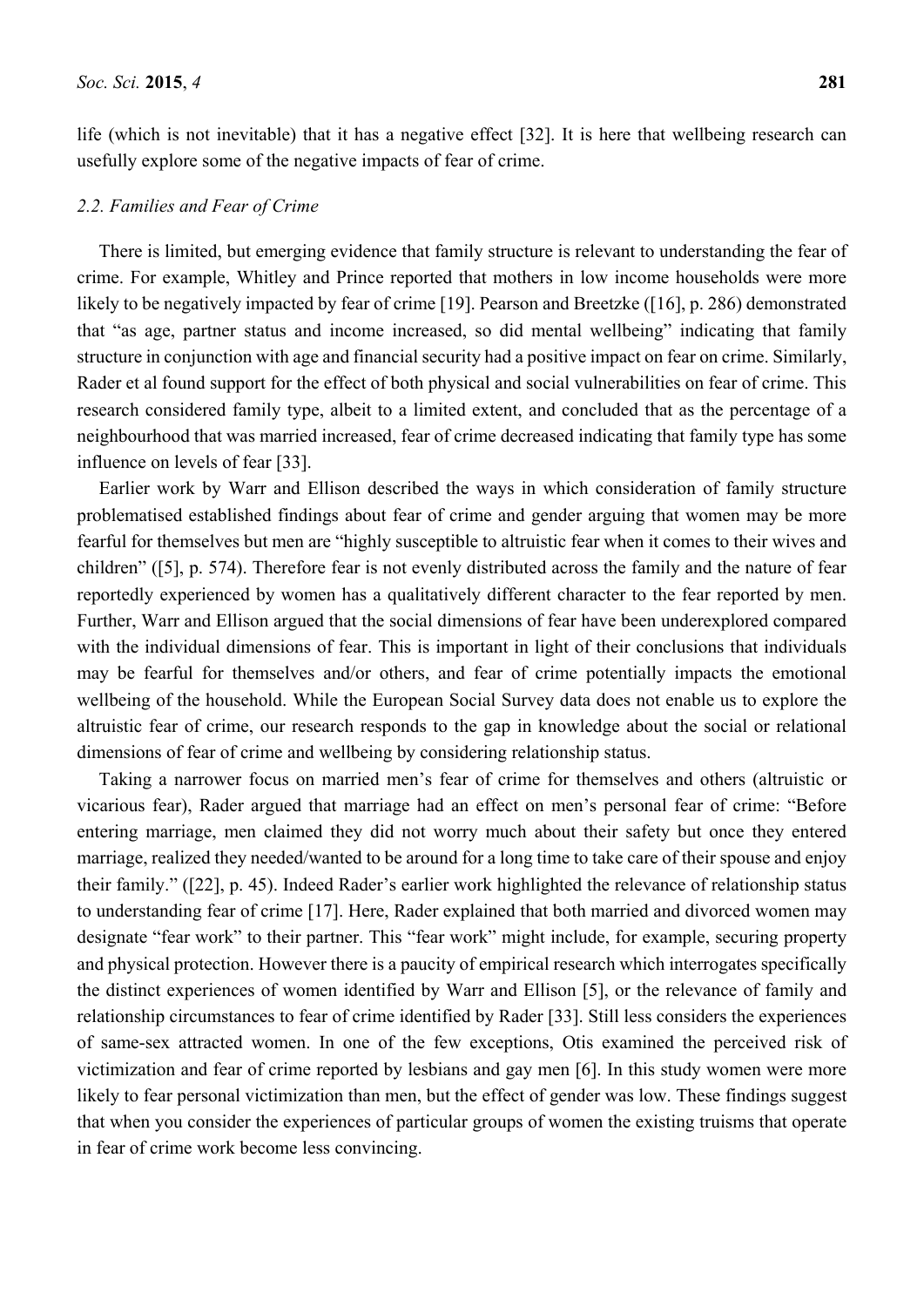## *2.3. Measuring Fear of Crime*

The complexity of measuring fear of crime is evident [34]. For some authors, a distinction ought to be made between measures of perceived risk of victimisation and emotional responses such as worry or fear [14]. Traditional measures have typically included questions about fear of walking alone at night—a measure that some critics have argued is less relevant or useful for older research participants [13]. Similarly, local patterns of crime and reporting of crime events challenges national and cross-jurisdictional approaches. More specifically, it has been argued that reported levels of fear are related to specific crime type, and therefore generalised inquiries about risk or fear would be unlikely to pick up the nuances in people's lived experiences of fear of crime. Moreover the relationship between gender and fear that has been established repeatedly in the literature is also called into question by a crime-specific analysis. Here, sceptics argue that it is actually fear of interpersonal violence that explains women's higher levels of fear, rather than a generalised anxiety about crime, or a particular type of crime experience, such as assault and burglary as measured by the European Social Survey 2012 [34,35]. The absence of standardized measure of experiences of crime and fear of crime make it difficult to distinguish and compare research findings across the extant literature.

As highlighted above fear of crime research can be characterised by contradictory or equivocal findings [6]. Critical scholarship has called into question some of the criminological truisms presented earlier in this paper. More specifically, there is now a large body of complicating research on the interaction between age and fear which suggests that older people may not have higher levels of fear at all [1]. At least some of the variation in levels of fear has been explained in relation to methodological limitations and inconsistencies [6]. For example, the extent to which questions about levels of anxiety or practices such as walking home alone accurately measure fear of crime has been questioned. Critics have also suggested that men may not experience lower levels of fear of crime at all, but that this effect may be a result of their lower likelihood to report fear of crime [20]. Similarly, there have been calls to consider research conclusions about women's higher reported fear of crime in the context of their victimisation experiences in the home and in more "mundane" everyday settings which nonetheless contributes to a general, and gendered, sense of unease [36].

While making much of the distinction between fear of crime reported by women compared to men, or older adults compared to younger adults there has been relatively little work which has systematically examined the experiences of women in a nuanced way, starting from the perspective that women are not all the same, and their experiences of crime, fear of crime and resultant wellbeing are also likely to vary. Furthermore, almost exclusively, extant work is interested in adult's fear of crime and does not distinguish between individuals or communities with diverse family and sexuality configurations [6]. In summary, this research landscape highlights the importance of addressing fear of crime in addition to crime prevention. While many authors have argued for the importance of understanding fear of crime because of its range of negative impacts on individuals and communities, relatively few have interpreted the task to include centrally the notion of wellbeing [37]. Fewer still have explored the relevance of relationship status to understanding risk and fear of crime or the uneven relationship between the two.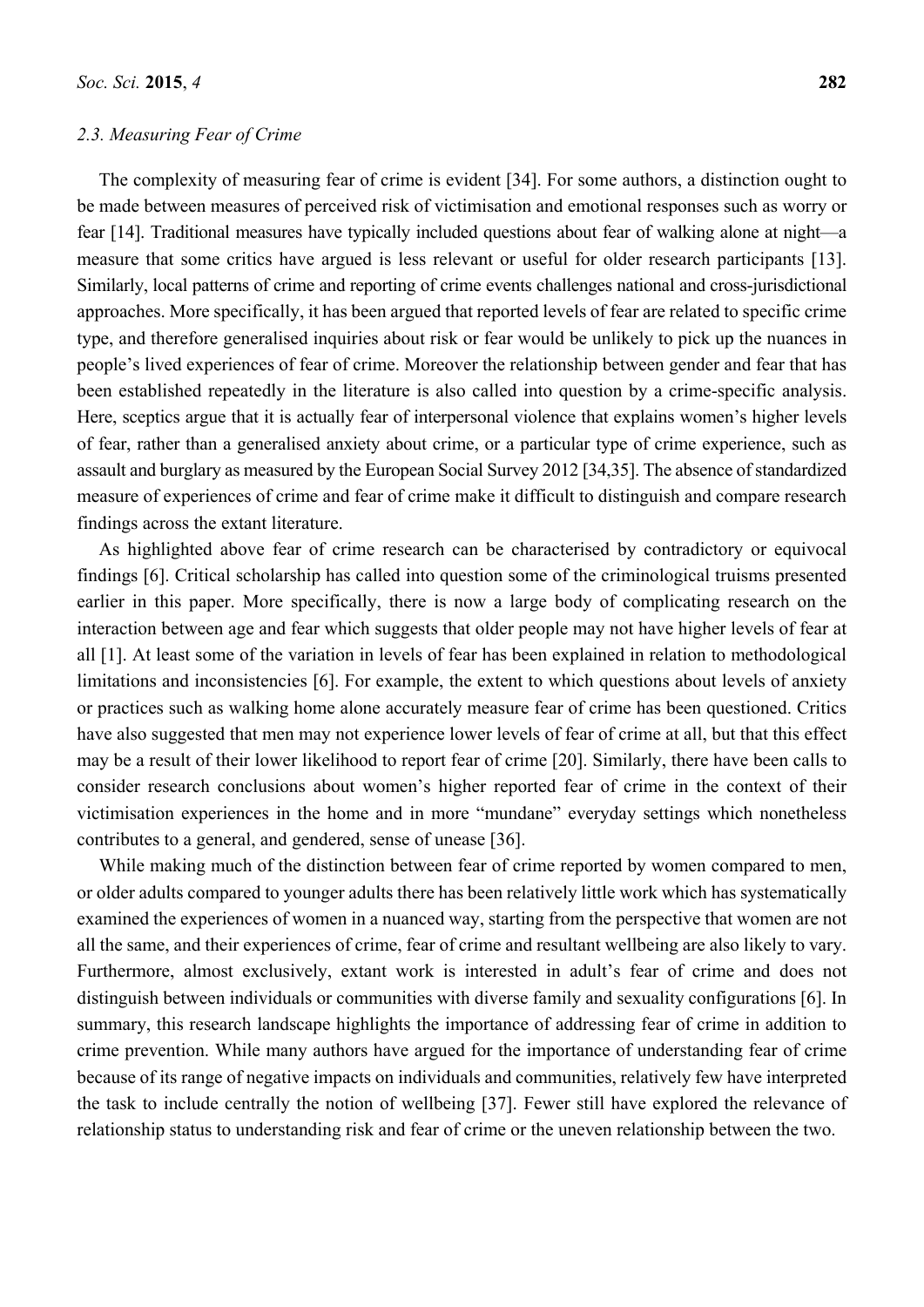## **3. Data**

This study applies cross-national data from the 2012 European Social Survey (ESS) [18]. The ESS is collected annually by a consortium of top European academic agencies on a rotating list of topics. While the 2012 ESS is on the module on Understanding of Democracy, questions on crime, fear, anxiety and sleep are present in each wave of the survey. Thus, we selected the 2012 module which is the most recently released data from the ESS. The ESS provides strict accountability to maintain the rigor, validity and consistency across countries and is considered the top general social survey of European countries [38]. The 2012 wave provides a representative sample of respondents across 29 countries. These include: Albania, Belgium, Bulgaria, Cyprus, Czech Republic, Denmark, Estonia, Finland, France, Germany, Hungary, Iceland, Ireland, Israel, Italy, Kosovo, Lithuania, the Netherlands, Norway, Poland, Portugal, Russia, Slovakia, Slovenia, Spain, Sweden, Switzerland, Ukraine and the United Kingdom. We restricted our models to women aged 18 and older which produced an effective sample size of 28,768 respondents across all 29 countries. We estimate our models for the pooled sample in order to test for significant differences among small yet theoretically important populations. All of our models apply design weights and are estimated as binary logistic regressions as our outcome measures are discrete. We present the log-odds units (B) and the odds ratios (exponentiated B) to ease interpretation.

## *3.1. Dependent Variables*

We apply three dependent variables measured dichotomously. The first captures whether the respondent *experienced crime* or not. Respondents were asked to report whether they or a member of their household was a victim of a burglary or assault over the past 5 years. This measure was dichotomously coded for those who reported yes to this measure (experienced crime = 1). This crime measure is not without limitation, specifically in that it asks for a narrow set of experiences over a long period of time for multiple family members. Yet, this measure is validated across a range of studies as a general indicator of experiencing crime [4,11]. In a major limitation, this question asks for crime experiences for the respondent *and/or* their household members. This limits our ability to definitively state whether the respondents, themselves, experienced the crime. Yet, this measure likely underestimates the positive effect of experiencing a crime on perceptions of fear, anxiety and restless sleep. Thus, our significant coefficients are likely much lower than if this question was asked about respondents' experiences exclusively.

Our second dependent variable captures *feeling unsafe* through the following question: "how safe do you—or would you—feel walking alone in this area after dark?" Responses are on a four point scale ranging from very safe (17.9%), safe (48.3%), unsafe (25.1%) and very unsafe (7.1%). For consistency across measures, we collapsed this measure to capture reports of feeling unsafe  $(32\%;$  value  $= 1)$  but we also estimated ordinal regression coefficients which produced equivalent results to the binary models. Our third dependent variable reflects respondents' reports of feeling anxious. Respondents reported how often they felt anxious over the past week with responses ranging from none or almost none of the time  $(43.0\%)$ , some of the time  $(41.8\%)$ , most of the time  $(10.8\%)$ , all or almost all of the time  $(3.4\%)$ . Given the right skew in the data, we dichotomously coded this measure for those who have felt anxious over the past week (56%; value = 1) compared to those who reported none or almost none of the time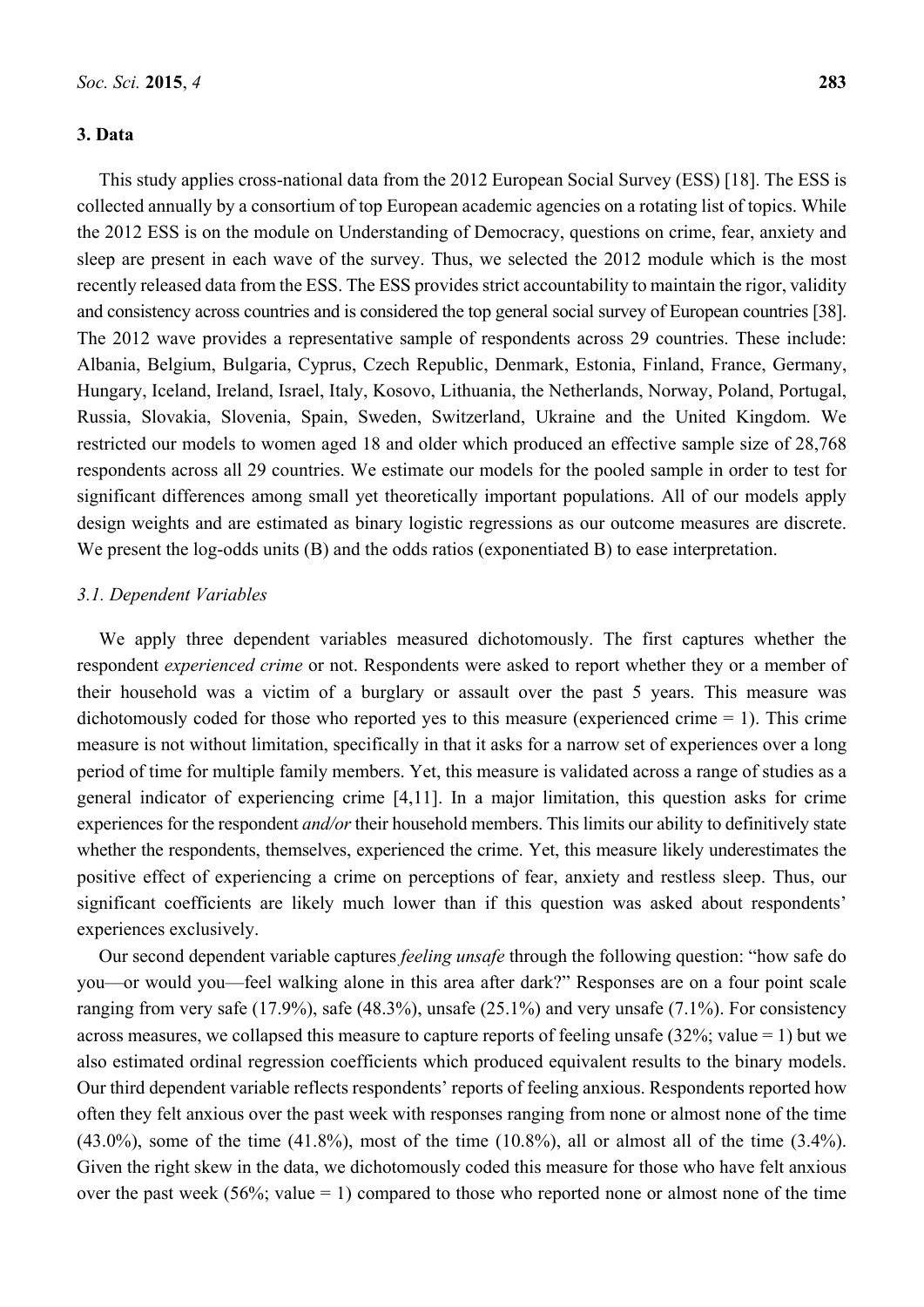(value = 0). Finally, *sleep is restless* captures respondents' reports of experiencing restless sleep over the past week on an equivalent scale to the anxiety measure. We collapsed this measure to capture those who reported experiencing any restless sleep (61%; value = 1) compared to those who did not experience restless sleep (39%; value = 0). We are interested in those experiencing any level of anxiety or sleep disturbance in the last week. While this includes those with less severe anxiety and sleep disturbances with those in more extreme circumstances, the link of anxiety and disturbed sleep with poorer health outcomes is established [39–42]. Thus, even minor disturbances in sleep and anxiety have serious consequences for well-being. For these reasons, we estimate models across this broader group to identify whether experiencing crime increases the odds of anxiety and disturbed sleep rather than focusing on those with the most severe cases.

#### *3.2. Main Independent Predictors*

Given our focus on the impact of complicated family-types on experiences of crime, we estimate a series of dummy measures capturing distinct family groups. In one measure, respondents were asked to report their current marital status. From this measure, we coded respondents into five groups: *married or living as married* (comparative group), *single-never married*, *separated*, *divorced*, and *widowed*. To capture *same-sex* and *cohabiting* respondents, we used the family register to identify respondents reporting living with a husband/wife/partner of the same sex (same-sex partnerships) and those who reported none or not applicable in the legal marital status questions yet report living with a husband/wife/partner of the opposite sex (cohabiting partnership). Consistent with other large representative surveys, same-sex couples account for a small percentage of the total sample (0.4% or 122 cases). Without a direct sexuality question, this modelling strategy underestimates the true number of lesbian women in our sample. Further, this small sample limits our ability to investigate countries separately and rather requires the data to be pooled. Yet, it is important to note capturing this sample, in the absence of a direct sexuality measure, is an important advantage upon previous ESS research which includes these respondents among the other marital status measures, thus confounding these relationships [43,44]. We also estimate the *presence of a child* in the home (value = 1). Further, to determine whether family status structures the impact of experiencing a crime on feeling unsafe, anxious and sleeping restlessly, we also estimate a series of interaction terms by relationship and parental status.

# *3.3. Individual Controls*

We estimate a series of socio-demographic controls. Employment status compares those who are employed *full-time* and *part-time* to those who are currently *not in the labour market* (comparative group). *Age* captures the respondents' age at the time of the interview. *Household income* is measured on a ten-point scale asking the respondent to weigh her income relative to others in her country with higher values reflecting greater relative household income. Respondents reported their highest level of completed *education* in their country-specific systems which were harmonized, on a four-point scale, by the ESS team for cross-national comparability. Higher values reflect more completed education. All of the models also include country dummies to account for country-to-country differences in our dependent measures, with Sweden as the omitted group.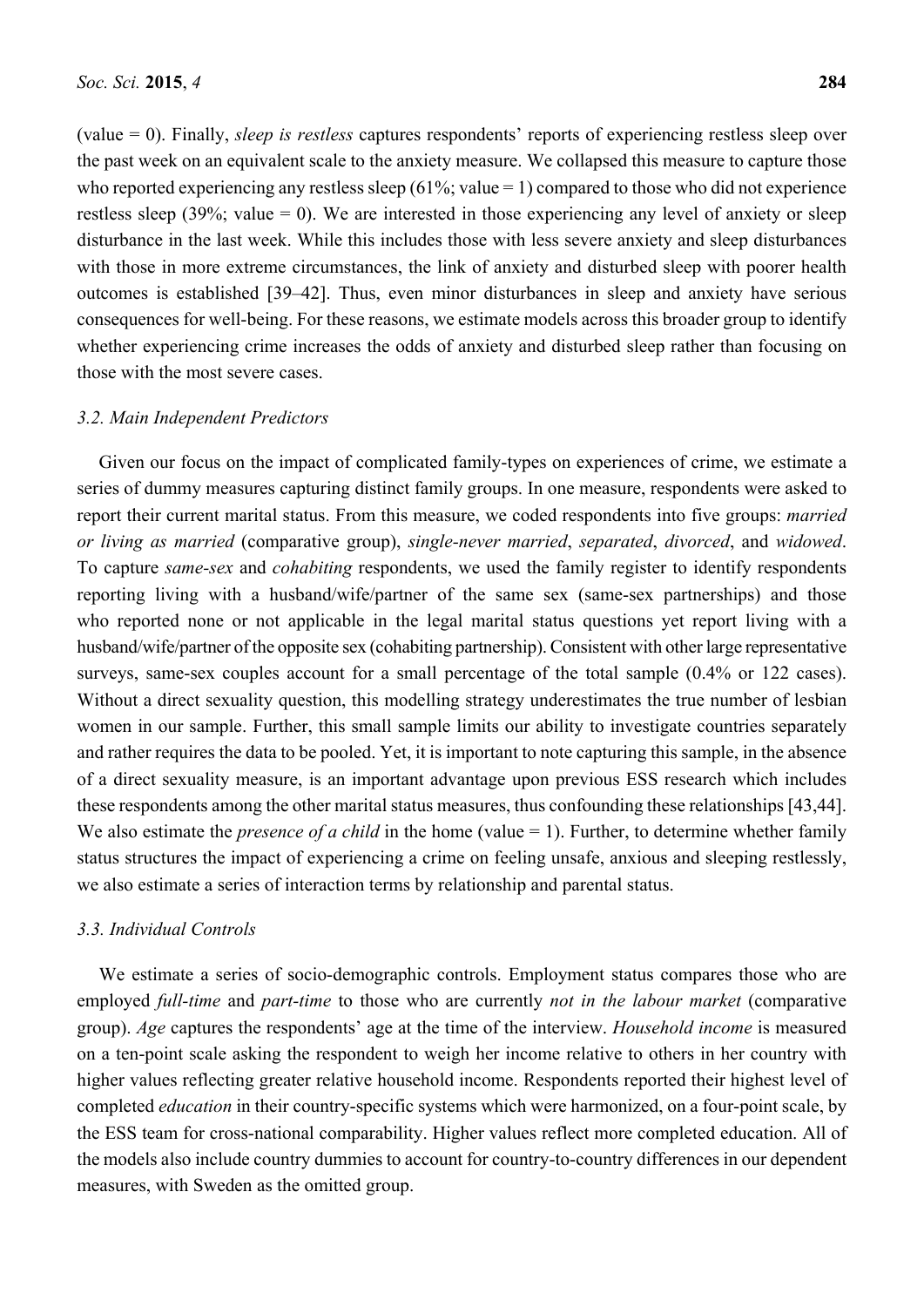## **4. Results**

Table 1 provides a descriptive overview of our sample. As most of our estimates are coded dichotomously, we present the percentage of the population in each category. Continuous measures are presented as means. Across our dependent variables, 61 percent of our sample reported sleeping restlessly in the past week, the most common experience. Feeling anxious is second with 56 percent reporting anxiety in the past week. One-third of our sample, 32 percent feel unsafe walking down the street and only 16 percent have experienced a burglary or assault in the past 5 years. The modal family type are women who report being married (49%) followed by single women (23%), widowed (15%), divorced (11%), separated (1%), same-sex (0.4% or 120 respondents) and cohabiting (not legally recognized (0.3% or 95 respondents). Close to half of the sample report having a child present in the home (43%). Among these groups, 7 percent of married women experienced a crime compared to 4 percent of single women, 2 percent of widowed and divorced women, and 0.1 percent of separated, cohabiting and same sex respondents. Clearly, the percentage of separated, cohabiting and same-sex respondents experiencing crime is small and should be interpreted with extreme caution. Yet, we estimate these effects in order to ease the interpretation of the interaction effects. Women with children account for 7 percent of those who experienced a crime compared to 8 percent who do not have children in the home. Of course, the presence of a child and marital status are not mutually exclusive. For our individual controls, 67 percent report working 30 plus hours in a typical week, while only 15 percent report working less than 30 hours and 18 percent are not in the labour market. The mean age of the sample is 50 years old. Further, respondents report a mean household income of 4.8, roughly half of the ten point scale. Yet, the education level is quite high with the mean reporting the highest level of education at 3.9, or completing a high school diploma.

|                                                  | <b>Mean or Percentage</b> | <b>Std. Deviation</b> | Range   |
|--------------------------------------------------|---------------------------|-----------------------|---------|
| <b>Dependent Variables</b>                       |                           |                       |         |
| Experienced burgulary or assault in past 5 years | 16%                       | 0.363                 | $0 - 1$ |
| Feel unsafe walking down street                  | 32%                       | 0.467                 | $0 - 1$ |
| Feel anxious in past week                        | 56%                       | 0.496                 | $0 - 1$ |
| Slept restlessly in past week                    | 61%                       | 0.488                 | $0 - 1$ |
| <b>Main Individual Predictors</b>                |                           |                       |         |
| Married                                          | 49%                       | 0.500                 | $0 - 1$ |
| Single                                           | 23%                       | 0.420                 | $0 - 1$ |
| Separated                                        | $1\%$                     | 0.076                 | $0 - 1$ |
| Divorced                                         | 11%                       | 0.312                 | $0 - 1$ |
| Widow                                            | 15%                       | 0.354                 | $0 - 1$ |
| Cohab                                            | $0.3\%$                   | 0.057                 | $0 - 1$ |
| Same Sex                                         | 0.4%                      | 0.064                 | $0 - 1$ |
| Child Present                                    | 43%                       | 0.495                 | $0 - 1$ |

**Table 1.** Descriptive statistics of dependent and independent variables (ESS  $n = 28,768$ ) [10].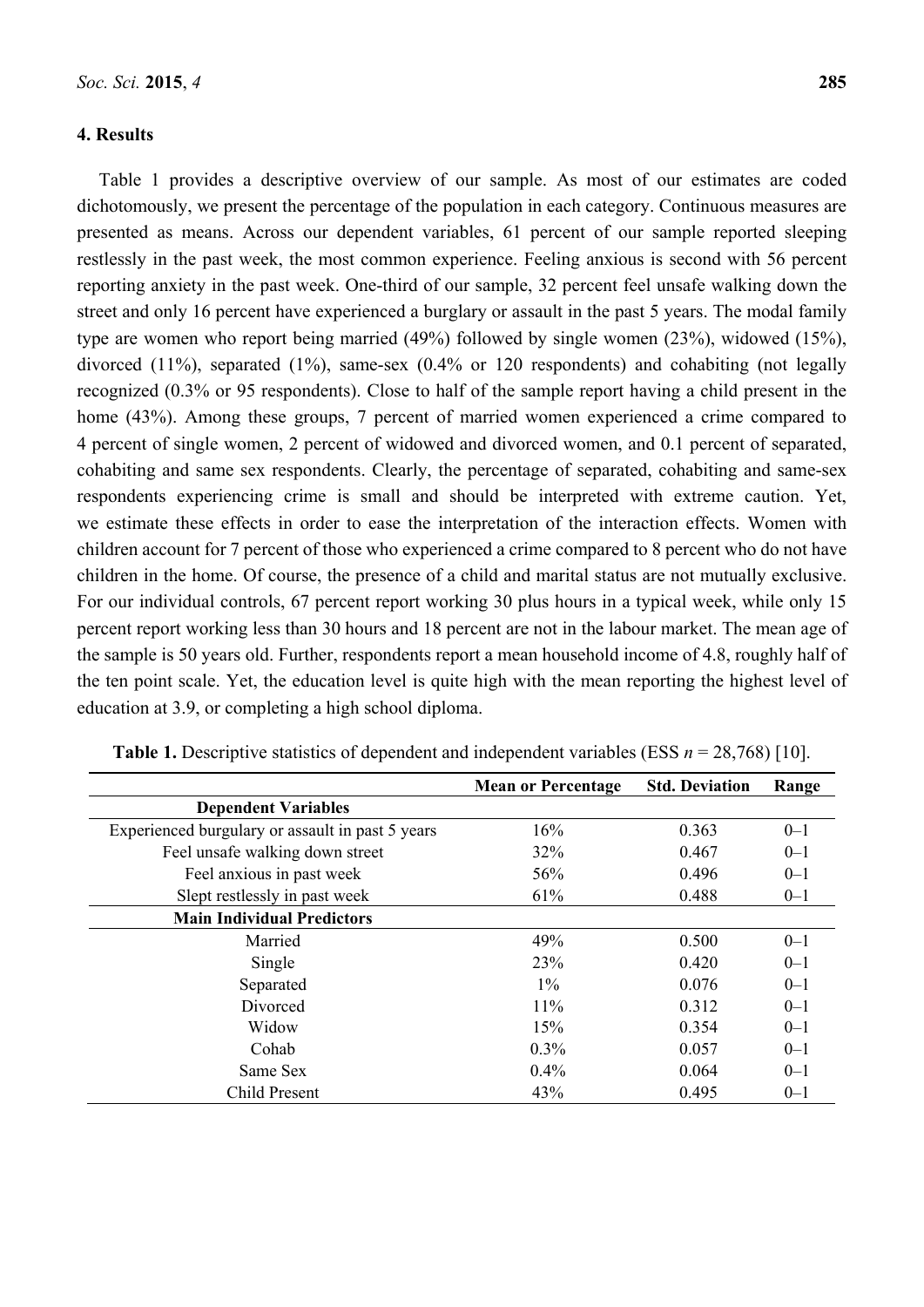|                                             | <b>Mean or Percentage</b> | <b>Std. Deviation</b> | Range      |
|---------------------------------------------|---------------------------|-----------------------|------------|
| <b>Interaction Terms</b>                    |                           |                       |            |
| Married $\times$ Experienced Crime          | 7%                        | 0.263                 | $0 - 1$    |
| Single $\times$ Experienced Crime           | $4\%$                     | 0.202                 | $0 - 1$    |
| Separated $\times$ Experienced Crime        | $0.1\%$                   | 0.039                 | $0 - 1$    |
| Divorced $\times$ Experienced Crime         | $2\%$                     | 0.133                 | $0 - 1$    |
| Widowed $\times$ Experienced Crime          | $2\%$                     | 0.128                 | $0 - 1$    |
| Cohab $\times$ Experienced Crime            | 0.1%                      | 0.025                 | $0 - 1$    |
| Same $Sex \times Experience$                | 0.1%                      | 0.029                 | $0 - 1$    |
| Child Present $\times$ Experienced Crime    | 7%                        | 0.260                 | $0 - 1$    |
| No Child Present $\times$ Experienced Crime | 8%                        | 0.275                 | $0 - 1$    |
| Controls                                    |                           |                       |            |
| Full-time (30 plus hours)                   | 67%                       | 0.470                 | $0 - 1$    |
| Part-time (1 to 29 hours)                   | 15%                       | 0.356                 | $0 - 1$    |
| Not in the labour market                    | 18%                       | 0.125                 | $0 - 1$    |
| Age                                         | 50.024                    | 18.052                | $18 - 102$ |
| Household Income                            | 4.865                     | 2.811                 | $1 - 10$   |
| <b>Education</b> level                      | 3.931                     | 1.885                 | $1 - 4$    |

**Table 1.** *Cont.* 

Table 2 addresses our initial research question: are women in different marital groups more vulnerable to crime and reports of fear than others? Across all of the models, we control for country dummies. Thus, the results can be interpreted as the effect of marital status, net of country-to-country differences in women's reports of experiencing crime and feeling unsafe. As these models present binary regression coefficients, we also present exponentiated values of the log-odds of reports to indicate the magnitude of the effects. Model 1 presents the coefficients for reports of experiencing crime. Single, separated and divorced women are more likely to have experienced a crime than married women. By contrast, widowed, cohabiting and same-sex respondents are no more likely than married women to experience crime. In ascending order, the odds of experiencing a crime are 68 percent higher for separated women  $[(e^{0.524} - 1) \times 100 = 68.9]$ , 24 percent higher for divorced women  $[(e^{0.220} - 1) \times 100 = 24.6]$  and 14 percent higher for single women  $[(e^{0.131} - 1) \times 100 = 14.0]$  compared to married respondents. Counter to expectations, the odds of experiencing a crime are not significantly different for same-sex and cohabiting couples. The small sample sizes for the same-sex respondents may result in this failed significance or these may be truly non-significant relationships. The odds of women with children in the home experiencing a crime are 18 percent higher than women without children in the home  $[(e^{0.169} - 1) \times 100 = 18.4]$ , indicating that mothers are more vulnerable to crime than non-mothers. Turning to our demographic controls, employed, higher earning and more educated respondents have a higher odds of experiencing a crime. By contrast, reports of experiencing a crime deteriorate with age.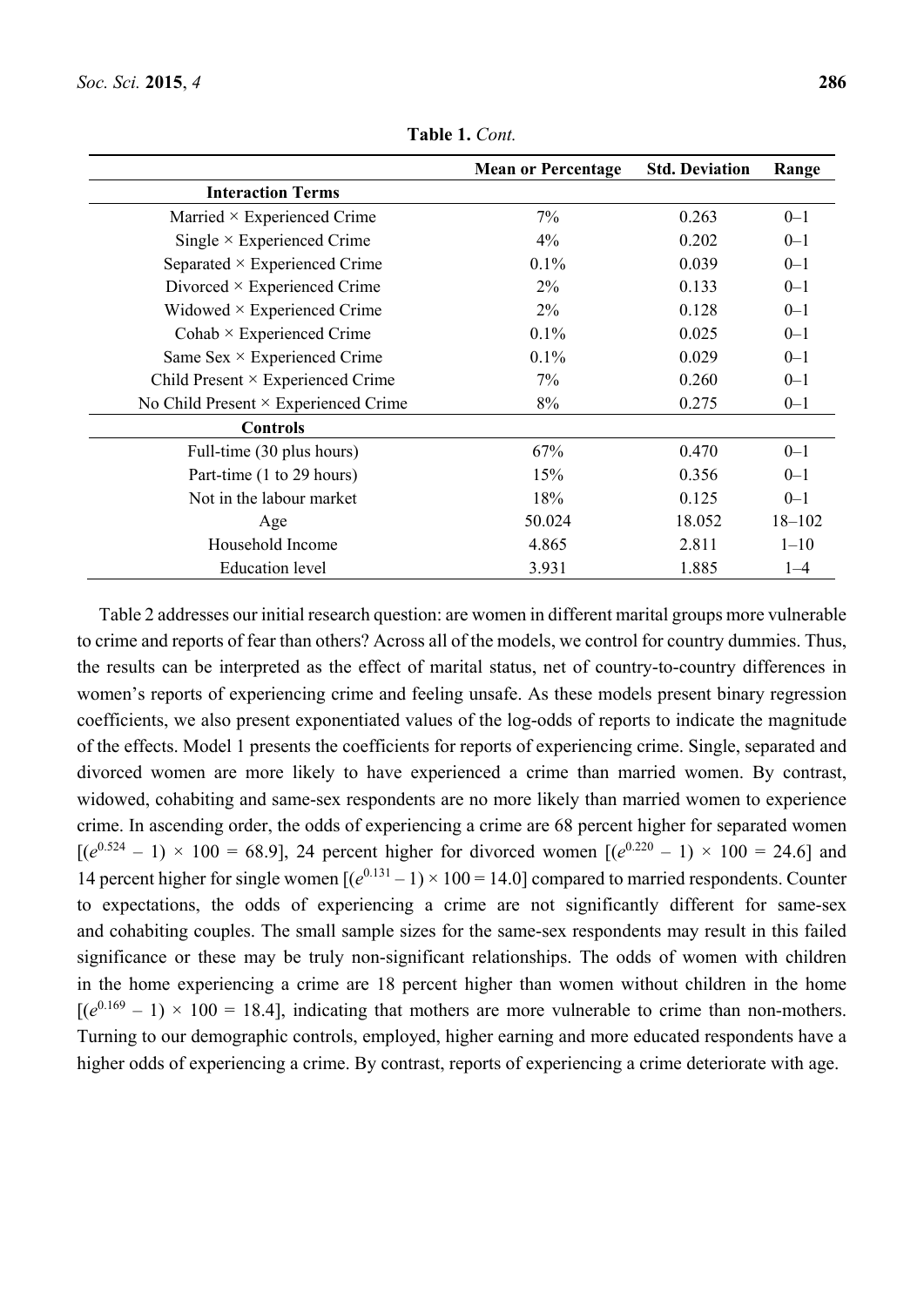|                          | <b>Experienced Crime</b><br><b>Model 1</b> |                                            | <b>Feeling Unsafe</b> |        |
|--------------------------|--------------------------------------------|--------------------------------------------|-----------------------|--------|
|                          |                                            |                                            | <b>Model 2</b>        |        |
|                          | B                                          | Exp(B)                                     | B                     | Exp(B) |
|                          |                                            | <b>Main Predictors</b>                     |                       |        |
| <b>Experienced Crime</b> |                                            |                                            | 0.787                 | 2.196  |
|                          |                                            | Compared to Married                        |                       |        |
| Single                   | $0.131**$                                  | 1.140                                      | $-0.067$              | 0.936  |
| Separated                | $0.524**$                                  | 1.689                                      | $-0.016$              | 0.984  |
| Divorced                 | $0.220$ ***                                | 1.246                                      | $0.143**$             | 1.154  |
| Widow                    | 0.115                                      | 1.122                                      | $0.171$ ***           | 1.187  |
| Cohab                    | 0.294                                      | 1.342                                      | $-0.207$              | 0.813  |
| Same Sex                 | 0.284                                      | 1.328                                      | $-0.090$              | 0.914  |
|                          |                                            | Compared to no Child in the Home           |                       |        |
| <b>Child Present</b>     | $0.169$ ***                                | 1.184                                      | $-0.159$ ***          | 0.853  |
|                          |                                            | <b>Controls</b>                            |                       |        |
|                          |                                            | Compared to Those not in the Labour Market |                       |        |
| Full-Time                | $0.156**$                                  | 1.169                                      | $-0.019$              | 0.981  |
| Part-Time                | $0.201**$                                  | 1.223                                      | $-0.048$              | 0.953  |
| Age                      | $-0.008$ ***                               | 0.992                                      | 0.0005                | 1.000  |
| Household Income         | $0.020**$                                  | 1.020                                      | $-0.041$ ***          | 0.960  |
| <b>Education Level</b>   | $0.060$ ***                                | 1.062                                      | $-0.081$ ***          | 0.922  |
| Constant                 | $-1.294$ ***                               | 0.274                                      | $-0.967$ ***          | 0.380  |
| R-Square                 |                                            | 0.062                                      | 0.131                 |        |

**Table 2.** Binary logistic regression coefficients for experiencing a burglary or assault in the past 5 years (ESS  $n = 28,768$ ) [10].

Notes: \*  $p < 0.05$ ; \*\*  $p < 0.01$ ; \*\*\*  $p < 0.001$ ; all models control for country dummies (Sweden comparative group).

Model 2 estimates these effects for feeling unsafe. In this model, experiencing a crime becomes a central predictor for feeling unsafe. Consistent with expectations, experiencing a crime has a positive and large effect on feeling unsafe. In fact, the odds of women who experience a crime feeling unsafe are 120% higher than for those who did not experience a crime  $[(e^{0.787} - 1) \times 100 = 119.6]$ . Similarly, the odds of divorced and widowed women feeling unsafe are 15% and 18% higher respectively than for married women  $[(e^{0.143} - 1) \times 100 = 15.4.6; (e^{0.171} - 1) \times 100 = 18.7]$ . Interestingly, although the odds of single and separated women reporting experiencing a crime are higher, the odds of them feeling unsafe are no higher than those for married women. Women with a child in the home, although reporting greater odds of experiencing a crime, have 14% lower odds of feeling unsafe suggesting that the fear-crime paradox does not structure their experiences  $[(e^{-0.159} - 1) \times 100 = 14.7]$ . Turning to the demographic controls, the odds of feeling unsafe are lower for those with higher household incomes and educations. While we identify clear family-type patterns, our models beg the question, is marital and parental status driving these effects or is it the interaction between marital status and experiencing a crime that structures these reports? Table 3 addresses this question.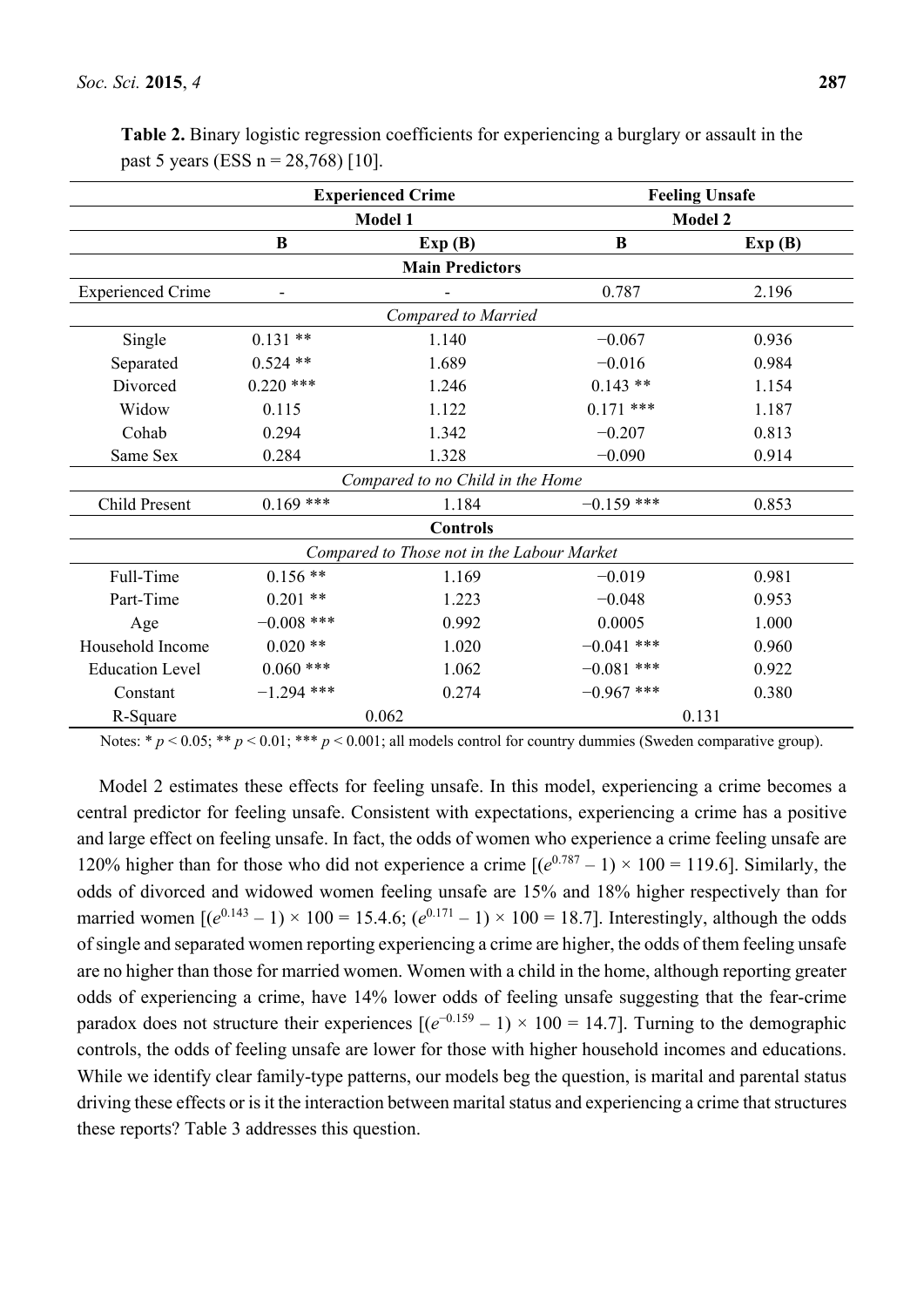|                                           | <b>Feeling Unsafe</b><br>Model 1 |                                  | <b>Feeling Anxious</b><br><b>Model 2</b> |        | <b>Sleep is Restless</b><br>Model 3 |        |
|-------------------------------------------|----------------------------------|----------------------------------|------------------------------------------|--------|-------------------------------------|--------|
|                                           |                                  |                                  |                                          |        |                                     |        |
|                                           | $\bf{B}$                         | Exp(B)                           | $\bf{B}$                                 | Exp(B) | $\bf{B}$                            | Exp(B) |
| <b>Main Predictors</b>                    |                                  |                                  |                                          |        |                                     |        |
| <b>Experienced Crime</b>                  | $0.834$ ***                      | 2.302                            | $0.262$ ***                              | 1.300  | $0.241$ ***                         | 1.272  |
| <b>Compared to Married</b>                |                                  |                                  |                                          |        |                                     |        |
| Single                                    | $-0.019$                         | 0.981                            | $-0.104*$                                | 0.901  | $-0.173$ ***                        | 0.841  |
| Separated                                 | $-0.174$                         | 0.840                            | $-0.152$                                 | 0.859  | $-0.081$                            | 0.923  |
| Divorced                                  | $0.156**$                        | 1.168                            | 0.077                                    | 1.080  | $-0.048$                            | 0.953  |
| Widow                                     | $0.169$ ***                      | 1.184                            | $0.239$ ***                              | 1.270  | $0.159**$                           | 1.173  |
| Cohab                                     | $-0.118$                         | 0.889                            | 0.187                                    | 1.205  | $-0.194$                            | 0.823  |
| Same Sex                                  | 0.045                            | 1.046                            | 0.056                                    | 1.058  | $-0.024$                            | 0.976  |
|                                           |                                  | Compared to no Child in the Home |                                          |        |                                     |        |
| Child present                             | $-0.165$ ***                     | 0.848                            | $0.118$ ***                              | 1.125  | 0.027                               | 1.028  |
| <b>Crime Interactions</b>                 |                                  |                                  |                                          |        |                                     |        |
| Single $\times$ Experienced Crime         | $-0.224*$                        | 0.799                            | $0.352$ ***                              | 1.422  | $0.321$ ***                         | 1.378  |
| Separated × Experienced Crime             | 0.433                            | 1.541                            | 0.337                                    | 1.401  | 0.238                               | 1.269  |
| Divorced $\times$ Experienced Crime       | $-0.072$                         | 0.930                            | $-0.221$                                 | 0.802  | 0.084                               | 1.087  |
| Widowed $\times$ Experienced Crime        | 0.040                            | 1.041                            | $-0.254$                                 | 0.776  | $-0.265*$                           | 0.767  |
| Cohab $\times$ Experienced Crime          | $-0.378$                         | 0.685                            | $-0.420$                                 | 0.657  | 0.284                               | 1.329  |
| Same Sex × Experienced Crime              | $-0.512$                         | 0.599                            | $-0.045$                                 | 0.956  | $-0.012$                            | 0.988  |
| Child Present × Experienced Crime         | 0.029                            | 1.029                            | $-0.119$                                 | 0.888  | $-0.002$                            | 0.998  |
| <b>Controls</b>                           |                                  |                                  |                                          |        |                                     |        |
| Compared to Those not in the Labor Market |                                  |                                  |                                          |        |                                     |        |
| Full-time                                 | $-0.017$                         | 0.983                            | $-0.026$                                 | 0.974  | 0.034                               | 1.035  |
| Part-time                                 | $-0.045$                         | 0.956                            | $-0.006$                                 | 0.994  | 0.063                               | 1.065  |
| Age                                       | 0.000                            | 1.000                            | 0.001                                    | 1.001  | $0.010$ ***                         | 1.010  |
| Household Income                          | $-0.041$ ***                     | 0.960                            | $-0.076$ ***                             | 0.927  | $-0.057$ ***                        | 0.944  |
| <b>Education</b> level                    | $-0.081$ ***                     | 0.922                            | $-0.017$                                 | 0.983  | $-0.044$ ***                        | 0.957  |
| Constant                                  | $-0.969$ ***                     | 0.380                            | 0.182                                    | 1.199  | 0.000                               | 1.000  |
| R-Square                                  | 0.131                            |                                  | 0.221                                    |        | 0.074                               |        |

**Table 3.** Binary logistic regression coefficients for feeling unsafe, anxious and reporting restless sleep (ESS *<sup>n</sup>* = 28,768) [10].

Notes: \*  $p < 0.05$ ; \*\*  $p < 0.01$ ; \*\*\*  $p < 0.001$ ; all models control for country dummies (Sweden comparative group).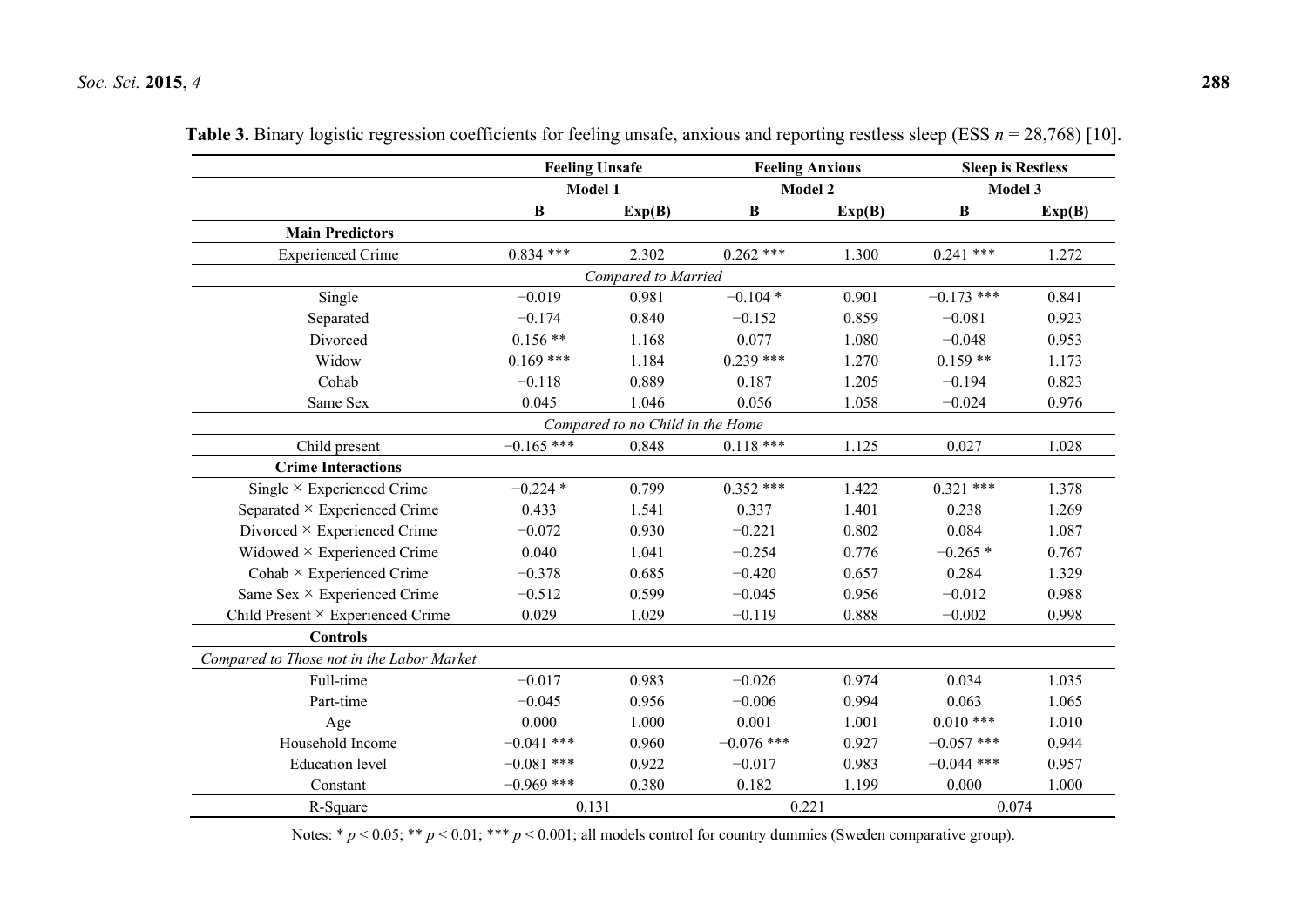Table 3 estimates whether the interaction between family-type and experiencing a crime significantly effects reports of feeling unsafe, anxious and sleeping restlessly. Model 1 estimates these effects for feeling unsafe. Consistent with the previous table, respondents who are divorced or widowed or have experienced a crime have a higher odds and women with a child in the home have a lower odds of feeling unsafe. With the exception of the weakening effect for single women who experienced crime (single women's reports log-odd units =  $0.83 - 0.22 = 0.61$ ), none of the crime interactions are significant. In other words, all women who experience a crime are more likely to report feeling unsafe regardless of marital or parental status. Model 2 estimates the spillover effects of experiencing a crime and relationship status on reports of feeling anxious and produces some striking results. Consistent with expectations, respondents who experience a crime are more likely to feel anxious during the past week (log-odd units  $= 0.26$ ) but this positive effect is significantly larger for single women who have experienced a crime (single women's log-odd units =  $0.26 + 0.35 - 0.10 = 0.51$ ). This positive effect is startling in light of the negative effect of being single on feeling anxious. The odds of single women reporting feeling anxious are 10 percent lower than married women  $[(e^{-0.104} - 1) \times 100 = 9.9]$ . But, the odds of single women who have experienced a crime reporting anxiousness are 66 percent higher than married women who experienced a crime ( $[(e^{0.26 + 0.35 - 0.10} - 1) \times 100 = 66.5]$ ). In other words, experiencing a crime deteriorates all of the benefits of singlehood on reports of anxiety. While widows and women with a child in the home are more likely to report feeling anxious, there are no differential effects for these groups when they experience a crime *versus* not.

Model 3 further explores these relationships for reports of restless sleep over the past week. Consistent with the previous model, experiencing a crime is positively associated with reports of restless sleep (log odd-units = 0.24) but this positive relationship is magnified for single women who experienced a crime (single women's log odd-units =  $0.24 + 0.32 - 0.17 = 0.39$ ). In other words, the odds of a single women who experience a crime reporting restless sleep in the past week are 47 percent higher compared to their married counterparts  $[(e^{0.24 + 0.32 - 0.17} - 1) \times 100 = 47.6]$ . These results parallel those for anxiety as the odds of single women who have not experienced a crime on feeling restless are 16 percent lower than married women (log odd-units =  $-0.173$ ;  $[(e^{-0.173} - 1) \times 100 = 15.9]$ ); yet, this negative effect is expunged for single women who have experienced a crime. For widowed women, the positive effect of experiencing a crime on sleeping restlessly is slightly smaller (widowed women's log odd-units = 0.24  $+ 0.15 - 0.26 = 0.13$ ) than for married women who experienced a crime. Yet, the odds of widows who have not experienced a crime to report sleeping restlessly are higher suggesting that this may be an aging rather than marital status effect. Yet, our demographic controls demonstrate that widowhood has a larger positive effect above and beyond aging (log odd-unit  $= 0.01$  or 1% for every year). In terms of controls, household income and education have some buffering effects on anxiety and sleeping restlessly. Ultimately, our results demonstrate significant patterns by marital status and experiencing a crime.

# **5. Conclusions**

The results from the 2012 European Social Survey (ESS) [18] demonstrate that there are significant nuances in women's experiences of crime relative to fear of crime and wellbeing. Notwithstanding the aforementioned methodological limitations, these nuances appear to be structured by experiences of crime and family type. First, single, separated and divorced women are more likely to have experienced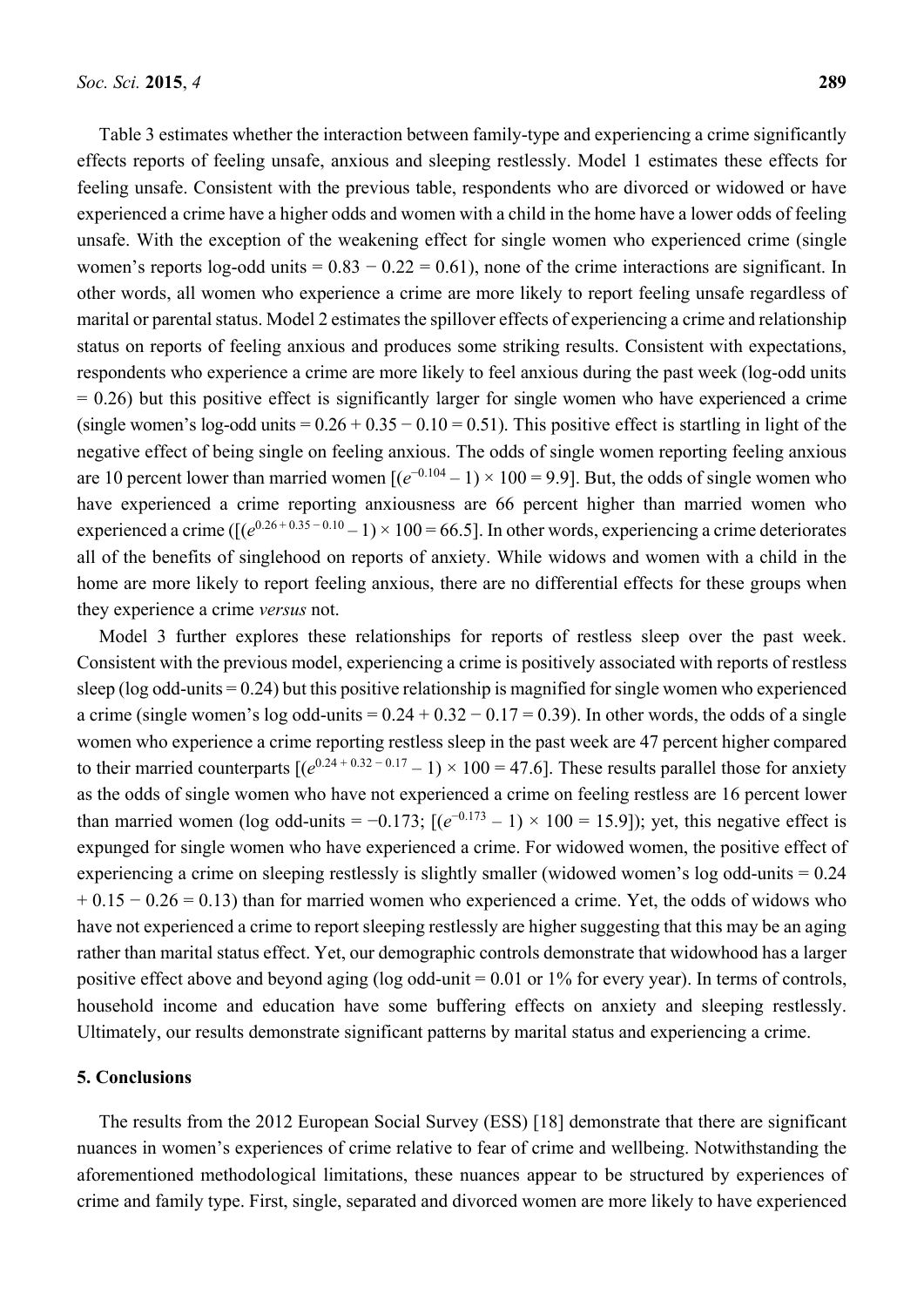a crime than married women. The experience of crime measure sought reports about assault and burglary and is therefore likely to have underestimated experiences of alternative types of crime such as intimate partner violence. As expected, for *all* women experiencing a crime in the last five years has a positive and large effect on feeling unsafe. However the effect of experiencing a crime on feeling unsafe is moderated by family type with divorced and widowed women more likely to report feeling unsafe than married women. This finding suggests that partnerships may buffer some women who experience crime from the effects on fear of crime. In contrast, single and separated women are more likely to report experiencing a crime yet they are no more likely than married women to report feeling unsafe. Similarly women with a child in the home, although more likely to experience a crime, are less likely to report feeling unsafe. These results suggest that divorced and widowed women are more likely to transfer experiences of crime into generally feeling unsafe than women residing in alternative family structures. Also of note, we found no significant relationship effects for same-sex women. One explanation may be that discrimination based on sexual orientation may not translate into fear. Or, our sample size may not lend enough statistical power to document significant associations. In light of these results, additional investigation for this group is warranted.

In terms of wellbeing effects, measured by restless sleep and anxiety, women who had experienced a crime were more likely to feel anxious. Here too the positive effect was moderated by family type. Specifically, single women who had experienced a crime reported greater anxiety in the past week. The increase in anxiety for single women who had experienced a crime was startling, given that without the crime experience single women reported comparatively low levels of anxiety compared to married women. This finding suggests that experiencing a crime deteriorates all of the benefits of singlehood on self-reported anxiety. These results are replicated in the effect of experiencing a crime on restless sleep. Here too the positive relationship between restless sleep and experience of crime is magnified significantly for single women suggesting that the impact of crime on wellbeing may be somewhat cushioned by marriage. These results further compel a close examination of the methods used to establish women's fear of crime, indicating that broader wellbeing measures such as anxiety and sleeplessness may pick up the effects of crime that are not captured by questions about worry walking alone after dark.

These results suggest that when the particular experiences of women are explored there is less evidence of a discrepancy between risk and fear. The women experiencing the most crime—single and divorced women—also felt the least safe. Widowed women were outliers because they reported a greater level of fear of crime relative to their experience of crime when compared to women in alternative family types. This was not explained by age and therefore warrants further investigation. It should be noted that the complex issue of untangling whether there is a direct or indirect relationship between experiences of crime, fear of crime and wellbeing is not resolved by these results [7]. This is further complicated by the ESS measure which does not focus only on personal experiences of crime.

These results lend support to calls to further interrogate women's fear of crime. We have found that women have a variety of experiences of crime and fear of crime and that these experiences are moderated by family structure. What is more, these experiences have differential wellbeing effects suggesting that partnerships, such as marriage, act as a protective buffer against the negative impact of fear of crime. Further research might build on these results by considering the duration of this protective effect.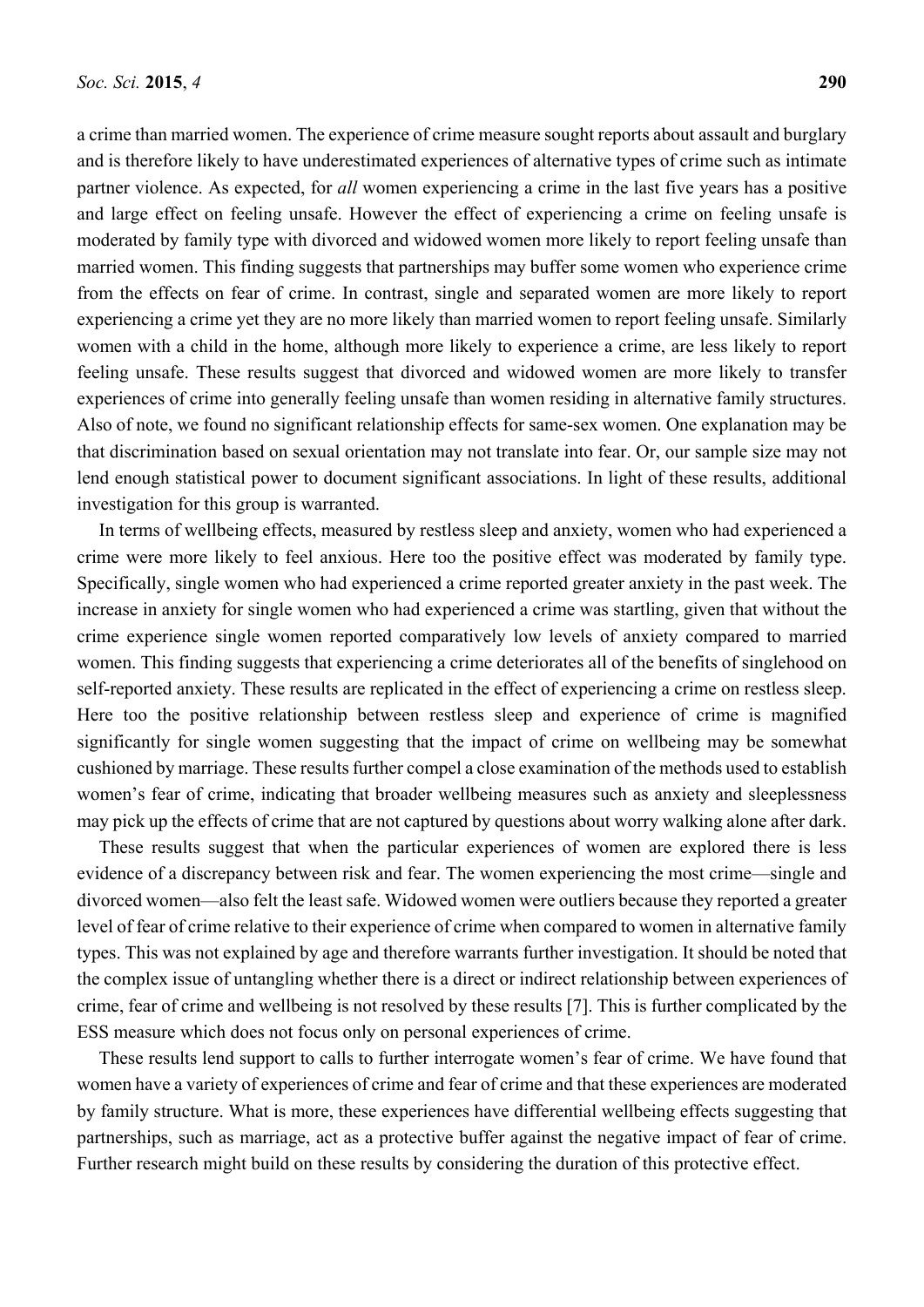# **Acknowledgements**

The authors would like to thank the reviewers of this article for their helpful feedback.

# **Author Contributions**

Hanley drafted the literature review, Ruppanner drafted the methodology and results. Editing, introduction and discussion drafting was shared.

# **Conflicts of Interest**

The authors declare no conflict of interest.

# **References**

- 1. Ron Acierno, Alyssa Rheingold, Heidi Resnick, and Dean Kilpatrick. "Predictors of Fear of Crime in Older Adults." *Journal of Anxiety Disorders* 18 (2004): 385–96.
- 2. Tim Newburn, and Elizabeth A. Stanko. "When Men are Victims." In *Just Boys Doing Business? Men, Masculinities and Crime*. Edited by Tim Newburn and Elizabeth A. Stanko. London: Routledge, 1994.
- 3. Bonnie Fisher, and David May. "College Students' Crime-Related Fears on Campus: Are Fear-Provoking Cues Gendered?" *Journal of Contemporary Criminal Justice* 25 (2009): 300–21.
- 4. Viviana Andreescu. "Fear of Violent Victimization among the Foreign-Born." *Journal of Identity and Migration Studies* 7 (2013): 69–131.
- 5. Mark Warr, and Christopher Ellison. "Rethinking Social Reactions to Crime: Personal and Altruistic Fear in Family Households." *American Journal of Sociology* 106 (2000): 551–78.
- 6. Melanie Otis. "Perceptions of Victimization Risk and Fear of Crime among Lesbians and Gay Men." *Journal of Interpersonal Violence* 22 (2007): 198–217.
- 7. Emily Gray, Johnathan Jackson, and Stephen Farrall. "Reassessing the Fear of Crime." *European Journal of Criminology* 5 (2008): 363–80.
- 8. Dana. Haynie. "The Gender Gap in Fear of Crime, 1973–1994: A Methodological Approach." *Criminal Justice Review* 23 (1998): 29–50.
- 9. Mike Hough, and Patricia Mayhew. *British Crime Survey: First Report*. London: HMSO, 1983.
- 10. European Communities. *A Review of Scientifically Evaluated Good Practices for Reducing Feelings of Insecurity or Fear of Crime in the EU Member States*. London: European Crime Prevention Network, 2004.
- 11. Viviana Andreescu, and Deborah Keeling. "Explaining the public distrust of police in the newest European Union Countries." *International Journal of Police Science & Management* 14 (2012): 219–45.
- 12. Ron Lesthaeghe. "The second demographic transition in western countries: An interpretation." *Gender and Family Change in Industrialized Countries* 1 (1995): 17–62.
- 13. Marie Beaulieu, Nancy Leclerc, and Michelene Dubé. "Fear of Crime among the Elderly." *Journal of Gerontological Social Work* 40 (2004): 121–38.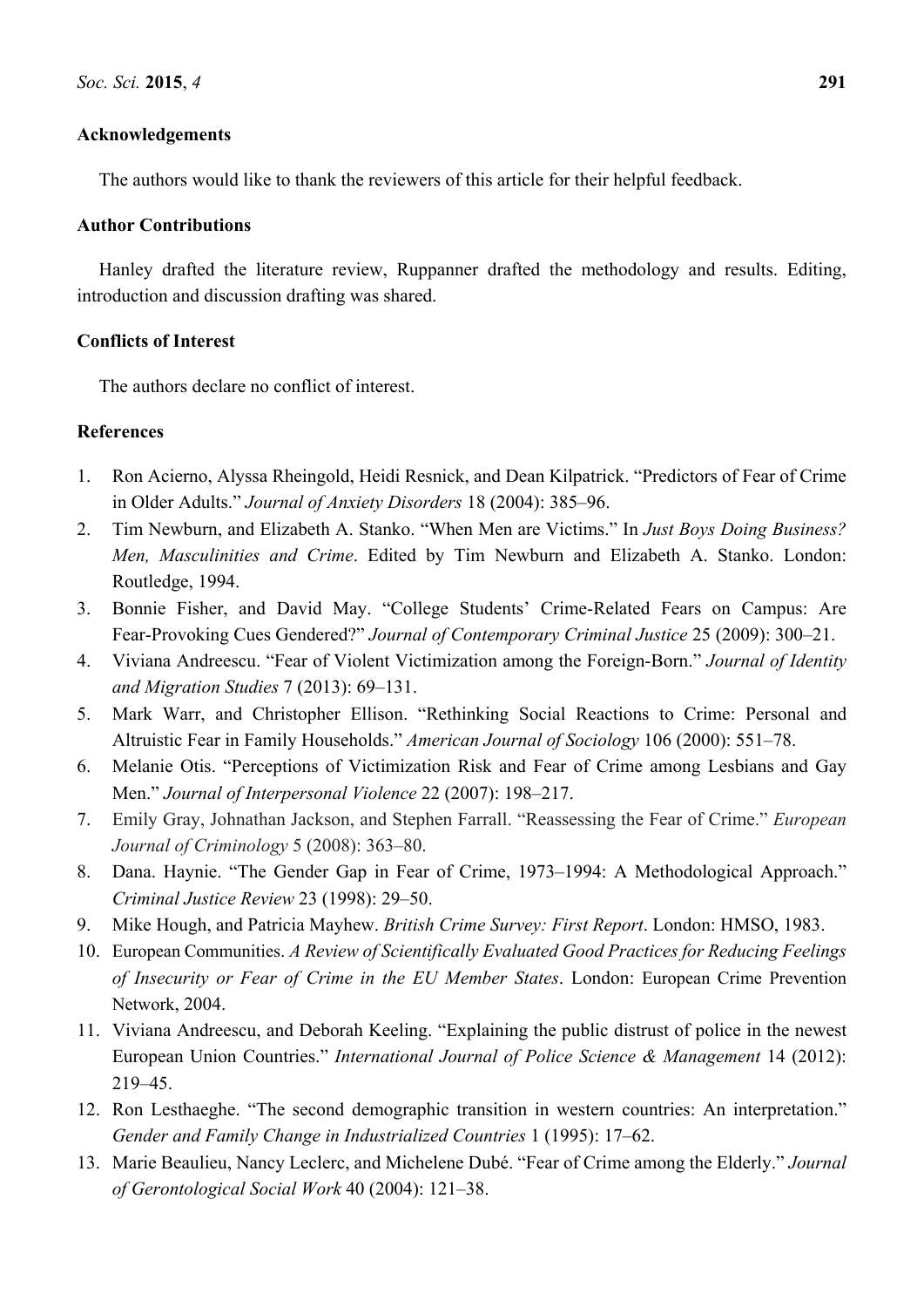- 14. Kenneth Ferraro. *Fear of Crime: Interpreting Victimization Risk*. Albany: State University of New York Press, 1995.
- 15. Chris Hale. "Fear of Crime: A Review of the Literature." *International Review of Victimology* 4 (1996): 79–150.
- 16. Amber Pearson, and Gregory Breetzke. "The association between fear of crime, and mental and physical wellbeing in New Zealand." *Social Indicators Research* 119 (2014): 281–94.
- 17. Julie Phelan, Diana Sanchez, and Tara Broccoli. "The danger in Sexism: The links among fear of crime, benevolent sexism and well-being." *Sex Roles* 62 (2010): 35–47
- 18. European Social Survey. "ESS Round 6: European Social Survey Round 6 Data (2012)." 2014. Available online: http://www.europeansocialsurvey.org/data/download.html?r=6 (accessed on 3 April 2015).
- 19. Mark Warr, and Mark Stafford. "Fear of Victimization: A Look at the Proximate Causes." *Social Forces* 61 (1983): 1033–43.
- 20. Robbie Sutton, and Stephen Farrall. "Gender, Socially Desirable Responding and the Fear of Crime: Are Women really More Anxious about Crime?" *British Journal of Criminology* 45 (2005): 212–24.
- 21. Elizabeth Stanko. "Women, Crime, and Fear." *Annals of the American Academy of Political and Social Science* 539 (1995): 46–58.
- 22. Nicole Rader. "Until death do us part? Husband perceptions and responses to fear of crime." *Deviant Behavior* 31 (2010): 33–59.
- 23. United Nations, Department of Economic and Social Affairs, Population Division. "World Marriage Data 2012." 2013. Available online: http://www.un.org/esa/population/publications/ WMD2012/MainFrame.html (accessed on 12 March 2015).
- 24. William Smith, and Marie Torstensson. "Gender differences in risk perception and neutralising fear of crime: Toward resolving the paradoxes." *British Journal of Criminology* 37 (1997): 608–34.
- 25. Nicole Rader. "Gendered Fear Strategies: Doing Gender and Fear Management Strategies in Married and Divorced Women's Lives." *Sociological Focus* 41 (2008): 34–52.
- 26. Elizabeth Gilchrist, John Bannister, Jason Ditton, and Stephen Farrall. "Women and the 'Fear of Crime': Challenging the Accepted Stereotype." *British Journal of Criminology* 38 (1998): 283–98.
- 27. Anke Plagnol, and Richard Easterlin. "Aspirations, attainments, and satisfaction: Life cycle differences between American women and men." *Journal of Happiness Studies* 9 (2008): 601–19.
- 28. Andrew Cherlin. *Marriage, Divorce, Remarriage*. Cambridge: Harvard University Press, 2009.
- 29. Jeralynn Cossman, and Nicole Rader. "Fear of crime and personal vulnerability: Examining self-reported health." *Sociological Spectrum* 31 (2011): 141–62.
- 30. Mai Stafford, Tarani Chandola, and Michael Marmot. "Association between fear of crime and mental health and physical functioning." *American Journal of Public Health* 97 (2007): 2076–81.
- 31. Jonathan Jackson, and Emily Gray. "Functional Fear and Public Insecurities about Crime." *British Journal of Criminology* 50 (2010): 1–22.
- 32. Theo Lorenc, Stephen Clayton, David Neary, Margaret Whitehead, Mark Petticrew, Hillary Thomson, Steven Cummins, Amanda Sowden, and Adrian Renton. "Crime, Fear of Crime, Environment and Mental Health and Well-Being: Mapping Review of Theories and Causal Pathways." *Health Place* 18 (2012): 757–65.